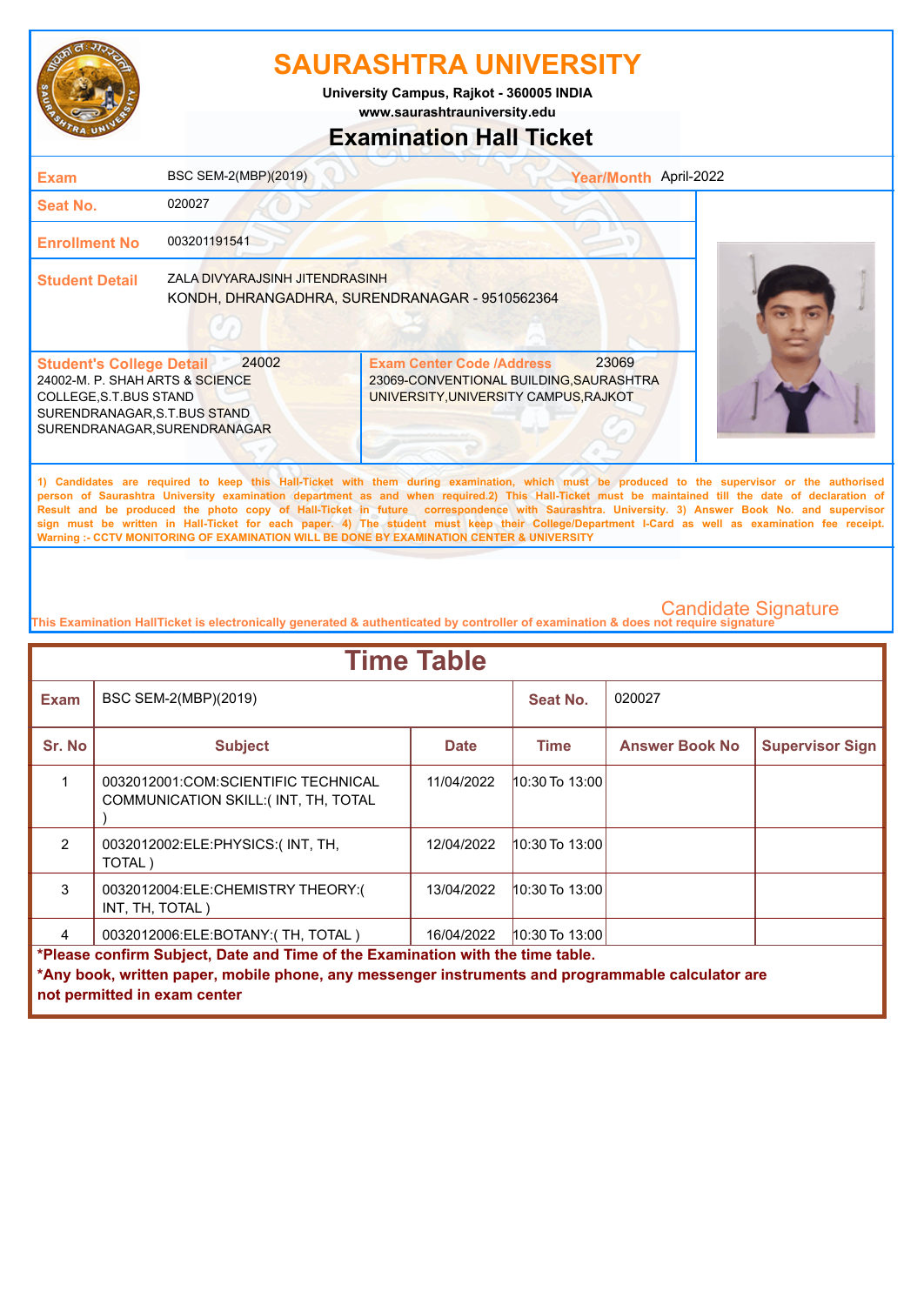

**University Campus, Rajkot - 360005 INDIA**

**www.saurashtrauniversity.edu**

### **Examination Hall Ticket**

| <b>Exam</b>                                                                                                                                                  | BSC SEM-2(MBP)(2019)          | Year/Month April-2022                                                                                                                                                                                                                                                                                                                                                                                                                                                                                                                                                                                                                                                                               |  |
|--------------------------------------------------------------------------------------------------------------------------------------------------------------|-------------------------------|-----------------------------------------------------------------------------------------------------------------------------------------------------------------------------------------------------------------------------------------------------------------------------------------------------------------------------------------------------------------------------------------------------------------------------------------------------------------------------------------------------------------------------------------------------------------------------------------------------------------------------------------------------------------------------------------------------|--|
| Seat No.                                                                                                                                                     | 020028                        |                                                                                                                                                                                                                                                                                                                                                                                                                                                                                                                                                                                                                                                                                                     |  |
| <b>Enrollment No</b>                                                                                                                                         | 003201191353                  |                                                                                                                                                                                                                                                                                                                                                                                                                                                                                                                                                                                                                                                                                                     |  |
| <b>Student Detail</b>                                                                                                                                        | <b>GOYAL AKSHAY DHIRABHAI</b> | AT SANGOI TA SAYLA, SAYLA, SURENDRANAGAR - 9328526535                                                                                                                                                                                                                                                                                                                                                                                                                                                                                                                                                                                                                                               |  |
| <b>Student's College Detail</b><br>24002-M. P. SHAH ARTS & SCIENCE<br>COLLEGE, S.T.BUS STAND<br>SURENDRANAGAR, S.T.BUS STAND<br>SURENDRANAGAR, SURENDRANAGAR | 24002                         | 23069<br><b>Exam Center Code /Address</b><br>23069-CONVENTIONAL BUILDING, SAURASHTRA<br>UNIVERSITY, UNIVERSITY CAMPUS, RAJKOT                                                                                                                                                                                                                                                                                                                                                                                                                                                                                                                                                                       |  |
|                                                                                                                                                              |                               | 1) Candidates are required to keep this Hall-Ticket with them during examination, which must be produced to the supervisor or the authorised<br>person of Saurashtra University examination department as and when required.2) This Hall-Ticket must be maintained till the date of declaration of<br>Result and be produced the photo copy of Hall-Ticket in future correspondence with Saurashtra. University. 3) Answer Book No. and supervisor<br>sign must be written in Hall-Ticket for each paper. 4) The student must keep their College/Department I-Card as well as examination fee receipt.<br>Warning :- CCTV MONITORING OF EXAMINATION WILL BE DONE BY EXAMINATION CENTER & UNIVERSITY |  |

| <b>Time Table</b>                                                              |                                                                                                   |             |                       |                        |  |
|--------------------------------------------------------------------------------|---------------------------------------------------------------------------------------------------|-------------|-----------------------|------------------------|--|
| <b>Exam</b>                                                                    | BSC SEM-2(MBP)(2019)                                                                              |             | Seat No.              | 020028                 |  |
| Sr. No                                                                         | <b>Subject</b>                                                                                    | <b>Time</b> | <b>Answer Book No</b> | <b>Supervisor Sign</b> |  |
|                                                                                | 0032012002:ELE:PHYSICS:(TH, TOTAL)                                                                | 12/04/2022  | $10:30$ To 13:00      |                        |  |
| $\mathcal{P}$                                                                  | 0032012004:ELE:CHEMISTRY THEORY:(<br>INT, TH, TOTAL)                                              | 13/04/2022  | $10:30$ To 13:00      |                        |  |
| *Please confirm Subject, Date and Time of the Examination with the time table. |                                                                                                   |             |                       |                        |  |
|                                                                                | *Any book, written paper, mobile phone, any messenger instruments and programmable calculator are |             |                       |                        |  |
|                                                                                | not permitted in exam center                                                                      |             |                       |                        |  |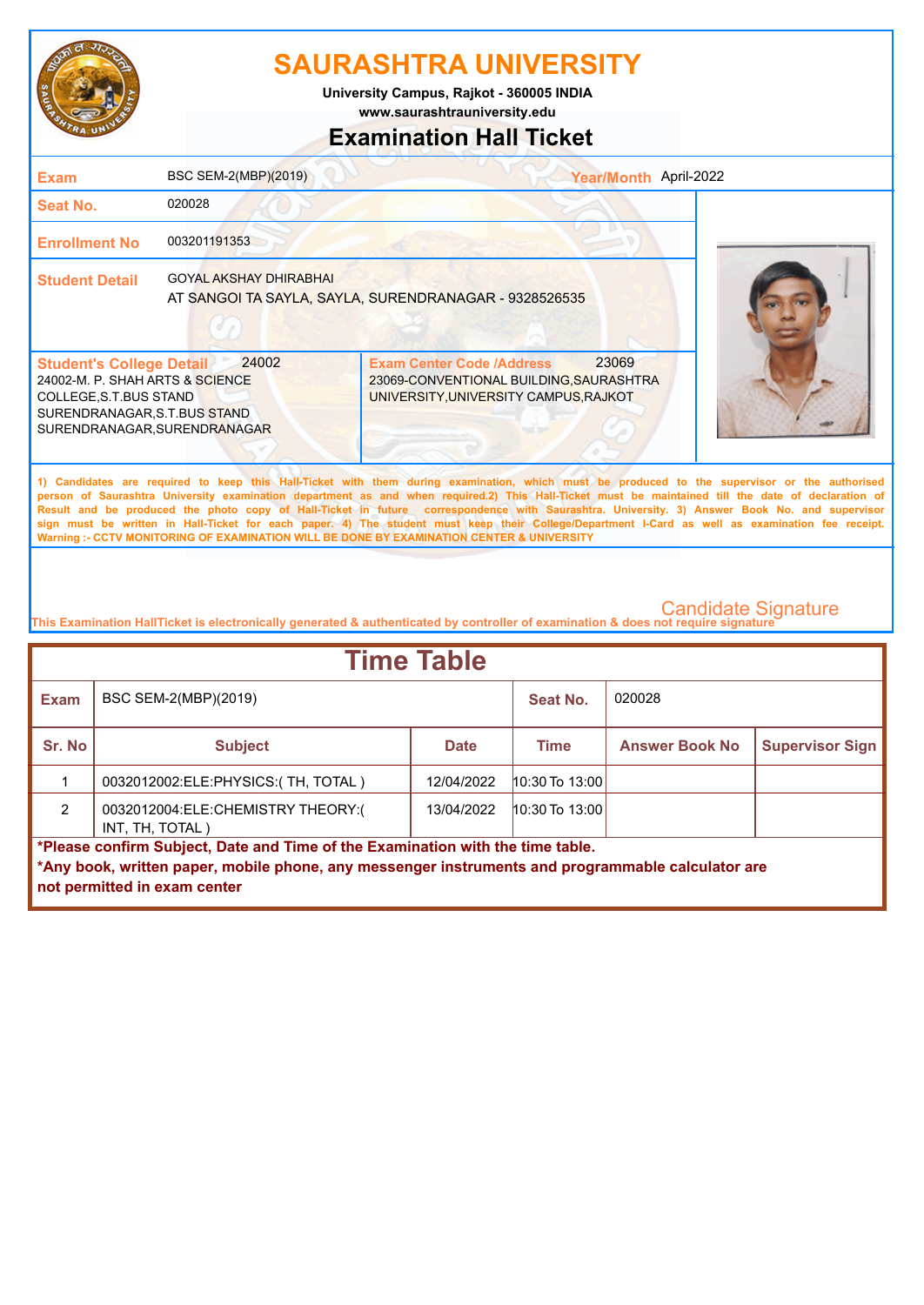

**www.saurashtrauniversity.edu University Campus, Rajkot - 360005 INDIA**

## **Examination Hall Ticket**

| <b>Exam</b>                                                                                                                                                  | BSC SEM-2(MBP)(2019)                                                       |                                                                                                                                                                                                                                                                                                                                                                                                                                                                                                                                                                                                                                                                                                     | Year/Month April-2022 |
|--------------------------------------------------------------------------------------------------------------------------------------------------------------|----------------------------------------------------------------------------|-----------------------------------------------------------------------------------------------------------------------------------------------------------------------------------------------------------------------------------------------------------------------------------------------------------------------------------------------------------------------------------------------------------------------------------------------------------------------------------------------------------------------------------------------------------------------------------------------------------------------------------------------------------------------------------------------------|-----------------------|
| Seat No.                                                                                                                                                     | 020029                                                                     |                                                                                                                                                                                                                                                                                                                                                                                                                                                                                                                                                                                                                                                                                                     |                       |
| <b>Enrollment No</b>                                                                                                                                         | 003201191534                                                               |                                                                                                                                                                                                                                                                                                                                                                                                                                                                                                                                                                                                                                                                                                     |                       |
| <b>Student Detail</b>                                                                                                                                        | <b>VARAIYA PARVEZBHAI REMANBHAI</b><br>WADHWAN, SURENDRANAGAR - 9328702240 | RAHEMATNAGAR NEAR AJRAMAR SCHOOLRAJKOT ROAD,                                                                                                                                                                                                                                                                                                                                                                                                                                                                                                                                                                                                                                                        |                       |
| <b>Student's College Detail</b><br>24002-M. P. SHAH ARTS & SCIENCE<br>COLLEGE, S.T.BUS STAND<br>SURENDRANAGAR, S.T.BUS STAND<br>SURENDRANAGAR, SURENDRANAGAR | 24002                                                                      | 23069<br><b>Exam Center Code /Address</b><br>23069-CONVENTIONAL BUILDING, SAURASHTRA<br>UNIVERSITY, UNIVERSITY CAMPUS, RAJKOT                                                                                                                                                                                                                                                                                                                                                                                                                                                                                                                                                                       |                       |
|                                                                                                                                                              |                                                                            | 1) Candidates are required to keep this Hall-Ticket with them during examination, which must be produced to the supervisor or the authorised<br>person of Saurashtra University examination department as and when required.2) This Hall-Ticket must be maintained till the date of declaration of<br>Result and be produced the photo copy of Hall-Ticket in future correspondence with Saurashtra. University. 3) Answer Book No. and supervisor<br>sign must be written in Hall-Ticket for each paper. 4) The student must keep their College/Department I-Card as well as examination fee receipt.<br>Warning :- CCTV MONITORING OF EXAMINATION WILL BE DONE BY EXAMINATION CENTER & UNIVERSITY |                       |

| <b>Time Table</b>                                                                                                                                                                                                   |                                                                         |             |                    |                       |                        |  |
|---------------------------------------------------------------------------------------------------------------------------------------------------------------------------------------------------------------------|-------------------------------------------------------------------------|-------------|--------------------|-----------------------|------------------------|--|
| <b>Exam</b>                                                                                                                                                                                                         | BSC SEM-2(MBP)(2019)                                                    |             | Seat No.           | 020029                |                        |  |
| Sr. No                                                                                                                                                                                                              | <b>Subject</b>                                                          | <b>Date</b> | <b>Time</b>        | <b>Answer Book No</b> | <b>Supervisor Sign</b> |  |
| 1                                                                                                                                                                                                                   | 0032012001:COM:SCIENTIFIC TECHNICAL<br>COMMUNICATION SKILL: (TH, TOTAL) | 11/04/2022  | $10:30$ To $13:00$ |                       |                        |  |
| $\mathfrak{p}$                                                                                                                                                                                                      | 0032012002:ELE:PHYSICS:(TH, TOTAL)                                      | 12/04/2022  | $10:30$ To $13:00$ |                       |                        |  |
| 3                                                                                                                                                                                                                   | 0032012004:ELE:CHEMISTRY THEORY:(<br>TH, TOTAL)                         | 13/04/2022  | $10:30$ To $13:00$ |                       |                        |  |
| 4                                                                                                                                                                                                                   | 0032012006:ELE:BOTANY:(TH, TOTAL)                                       | 16/04/2022  | $10:30$ To 13:00   |                       |                        |  |
| *Please confirm Subject, Date and Time of the Examination with the time table.<br>*Any book, written paper, mobile phone, any messenger instruments and programmable calculator are<br>not permitted in exam center |                                                                         |             |                    |                       |                        |  |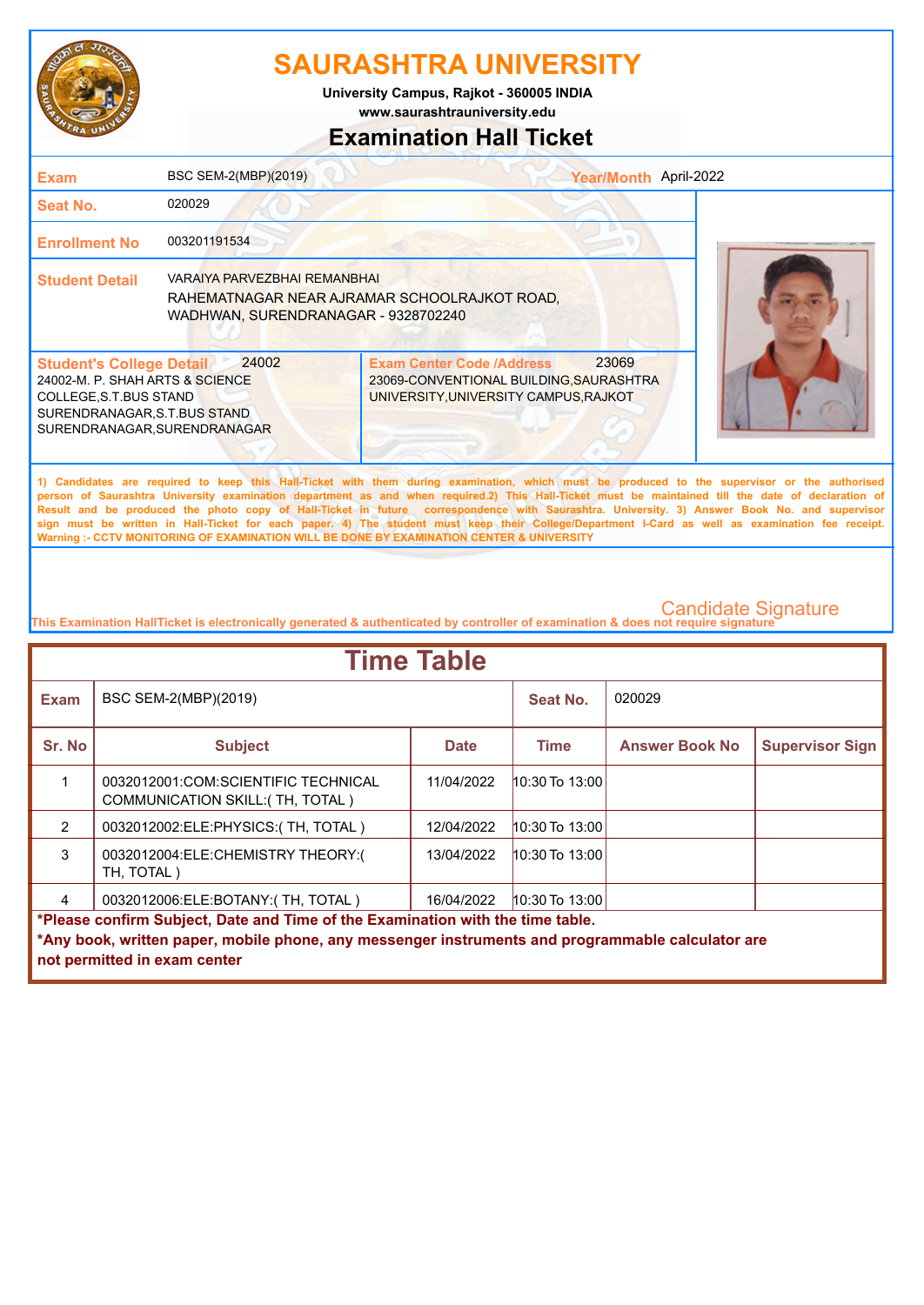

**University Campus, Rajkot - 360005 INDIA**

**www.saurashtrauniversity.edu**

## **Examination Hall Ticket**

| <b>Exam</b>                                                                                                                                                  | BSC SEM-2(MBP)(2019)           |                                                                                                                               | Year/Month April-2022                                                                                                                                                                                                                                                                                                                                                                                                                                                                                                                                                                                  |
|--------------------------------------------------------------------------------------------------------------------------------------------------------------|--------------------------------|-------------------------------------------------------------------------------------------------------------------------------|--------------------------------------------------------------------------------------------------------------------------------------------------------------------------------------------------------------------------------------------------------------------------------------------------------------------------------------------------------------------------------------------------------------------------------------------------------------------------------------------------------------------------------------------------------------------------------------------------------|
| Seat No.                                                                                                                                                     | 020030                         |                                                                                                                               |                                                                                                                                                                                                                                                                                                                                                                                                                                                                                                                                                                                                        |
| <b>Enrollment No</b>                                                                                                                                         | 003201191345                   |                                                                                                                               |                                                                                                                                                                                                                                                                                                                                                                                                                                                                                                                                                                                                        |
| <b>Student Detail</b>                                                                                                                                        | GAUSVAMI YAGNIKPARI RAJESHPARI | AT -RAMRAJPAR, LIMBADI, SURENDRANAGAR - 9737749372                                                                            |                                                                                                                                                                                                                                                                                                                                                                                                                                                                                                                                                                                                        |
| <b>Student's College Detail</b><br>24002-M. P. SHAH ARTS & SCIENCE<br>COLLEGE, S.T.BUS STAND<br>SURENDRANAGAR, S.T.BUS STAND<br>SURENDRANAGAR, SURENDRANAGAR | 24002                          | 23069<br><b>Exam Center Code /Address</b><br>23069-CONVENTIONAL BUILDING, SAURASHTRA<br>UNIVERSITY, UNIVERSITY CAMPUS, RAJKOT |                                                                                                                                                                                                                                                                                                                                                                                                                                                                                                                                                                                                        |
|                                                                                                                                                              |                                | Warning :- CCTV MONITORING OF EXAMINATION WILL BE DONE BY EXAMINATION CENTER & UNIVERSITY                                     | 1) Candidates are required to keep this Hall-Ticket with them during examination, which must be produced to the supervisor or the authorised<br>person of Saurashtra University examination department as and when required.2) This Hall-Ticket must be maintained till the date of declaration of<br>Result and be produced the photo copy of Hall-Ticket in future correspondence with Saurashtra. University. 3) Answer Book No. and supervisor<br>sign must be written in Hall-Ticket for each paper. 4) The student must keep their College/Department I-Card as well as examination fee receipt. |

| <b>Time Table</b>                                                              |                                                                                                                                   |             |                    |                       |                        |  |
|--------------------------------------------------------------------------------|-----------------------------------------------------------------------------------------------------------------------------------|-------------|--------------------|-----------------------|------------------------|--|
| <b>Exam</b>                                                                    | BSC SEM-2(MBP)(2019)                                                                                                              |             | Seat No.           | 020030                |                        |  |
| Sr. No                                                                         | <b>Subject</b>                                                                                                                    | <b>Date</b> | <b>Time</b>        | <b>Answer Book No</b> | <b>Supervisor Sign</b> |  |
|                                                                                | 0032012001:COM:SCIENTIFIC TECHNICAL<br>COMMUNICATION SKILL: (TH, TOTAL)                                                           | 11/04/2022  | $10:30$ To $13:00$ |                       |                        |  |
| $\mathcal{P}$                                                                  | 0032012002:ELE:PHYSICS:(TH, TOTAL)                                                                                                | 12/04/2022  | $10:30$ To $13:00$ |                       |                        |  |
| 3                                                                              | 0032012004:ELE:CHEMISTRY THEORY:(<br>TH, TOTAL)                                                                                   | 13/04/2022  | $10:30$ To $13:00$ |                       |                        |  |
| 4                                                                              | 0032012006:ELE:BOTANY:(TH, TOTAL)                                                                                                 | 16/04/2022  | 10:30 To $13:00$   |                       |                        |  |
| *Please confirm Subject, Date and Time of the Examination with the time table. |                                                                                                                                   |             |                    |                       |                        |  |
|                                                                                | *Any book, written paper, mobile phone, any messenger instruments and programmable calculator are<br>not permitted in exam center |             |                    |                       |                        |  |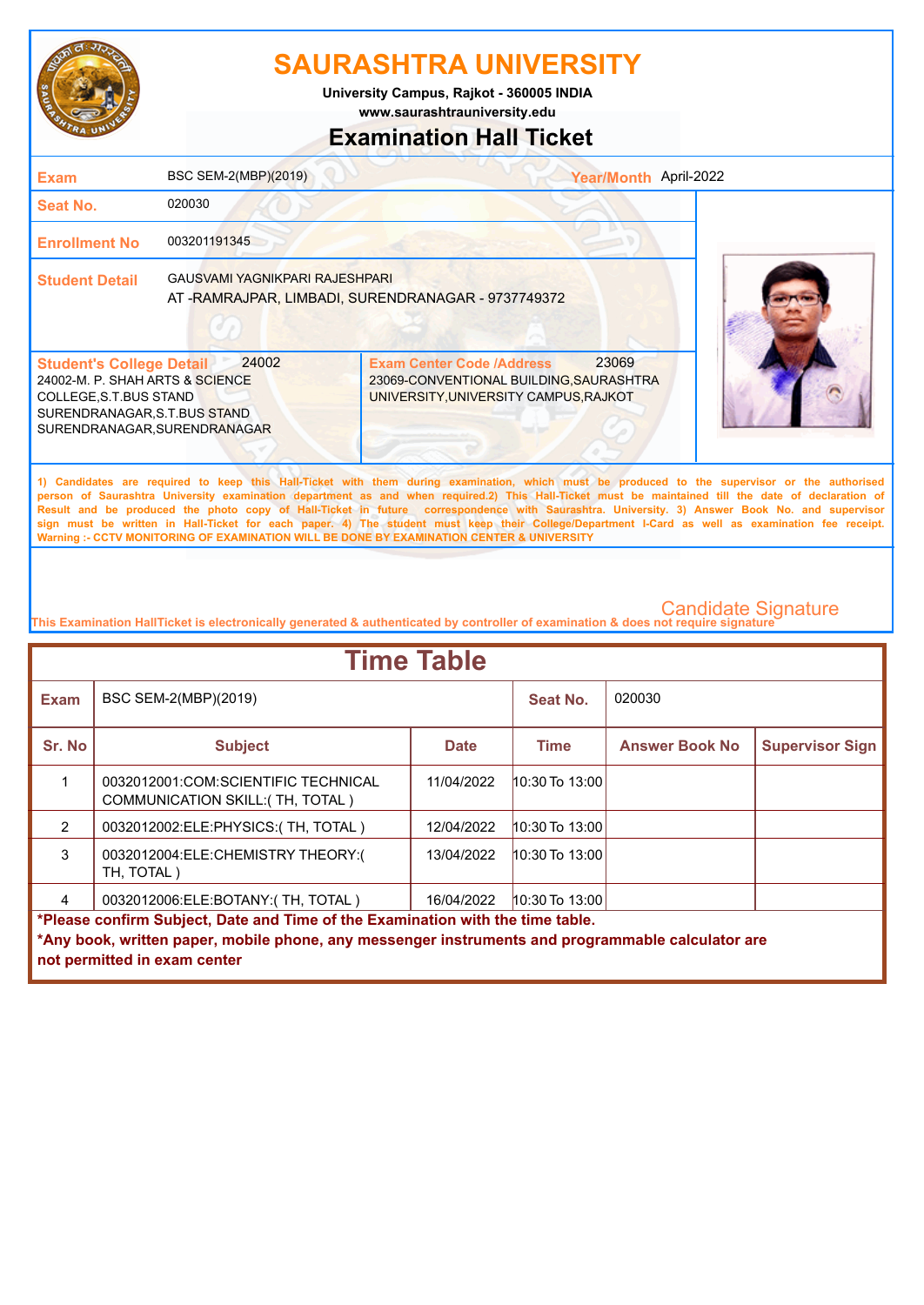

**www.saurashtrauniversity.edu University Campus, Rajkot - 360005 INDIA**

## **Examination Hall Ticket**

| <b>Exam</b>                                                                                                                                                                                                                                                                                                                                                                                                                                                                                                                                                                                                                                                                                         | BSC SEM-2(MBP)(2019)                                                          | Year/Month April-2022                                                                                                         |  |  |
|-----------------------------------------------------------------------------------------------------------------------------------------------------------------------------------------------------------------------------------------------------------------------------------------------------------------------------------------------------------------------------------------------------------------------------------------------------------------------------------------------------------------------------------------------------------------------------------------------------------------------------------------------------------------------------------------------------|-------------------------------------------------------------------------------|-------------------------------------------------------------------------------------------------------------------------------|--|--|
| <b>Seat No.</b>                                                                                                                                                                                                                                                                                                                                                                                                                                                                                                                                                                                                                                                                                     | 020031                                                                        |                                                                                                                               |  |  |
| <b>Enrollment No</b>                                                                                                                                                                                                                                                                                                                                                                                                                                                                                                                                                                                                                                                                                | 003201201805                                                                  |                                                                                                                               |  |  |
| <b>Student Detail</b>                                                                                                                                                                                                                                                                                                                                                                                                                                                                                                                                                                                                                                                                               | PARMAR NITINKUMAR VAGHABHAI<br>AT RASVAD, CHOTILA, SURENDRANAGAR - 9510149818 |                                                                                                                               |  |  |
| <b>Student's College Detail</b><br>24002-M. P. SHAH ARTS & SCIENCE<br>COLLEGE, S.T.BUS STAND<br>SURENDRANAGAR, S.T.BUS STAND<br>SURENDRANAGAR, SURENDRANAGAR                                                                                                                                                                                                                                                                                                                                                                                                                                                                                                                                        | 24002                                                                         | 23069<br><b>Exam Center Code /Address</b><br>23069-CONVENTIONAL BUILDING, SAURASHTRA<br>UNIVERSITY, UNIVERSITY CAMPUS, RAJKOT |  |  |
| 1) Candidates are required to keep this Hall-Ticket with them during examination, which must be produced to the supervisor or the authorised<br>person of Saurashtra University examination department as and when required.2) This Hall-Ticket must be maintained till the date of declaration of<br>Result and be produced the photo copy of Hall-Ticket in future correspondence with Saurashtra. University. 3) Answer Book No. and supervisor<br>sign must be written in Hall-Ticket for each paper. 4) The student must keep their College/Department I-Card as well as examination fee receipt.<br>Warning :- CCTV MONITORING OF EXAMINATION WILL BE DONE BY EXAMINATION CENTER & UNIVERSITY |                                                                               |                                                                                                                               |  |  |
|                                                                                                                                                                                                                                                                                                                                                                                                                                                                                                                                                                                                                                                                                                     |                                                                               |                                                                                                                               |  |  |

| <b>Time Table</b>                                                              |                                                                                                                                   |             |                    |                       |                        |  |
|--------------------------------------------------------------------------------|-----------------------------------------------------------------------------------------------------------------------------------|-------------|--------------------|-----------------------|------------------------|--|
| <b>Exam</b>                                                                    | BSC SEM-2(MBP)(2019)                                                                                                              |             | Seat No.           | 020031                |                        |  |
| Sr. No                                                                         | <b>Subject</b>                                                                                                                    | <b>Date</b> | Time               | <b>Answer Book No</b> | <b>Supervisor Sign</b> |  |
|                                                                                | 0032012004:ELE:CHEMISTRY THEORY:(<br>TH, TOTAL)                                                                                   | 13/04/2022  | $10:30$ To $13:00$ |                       |                        |  |
|                                                                                | 0032012006:ELE:BOTANY:(TH, TOTAL)                                                                                                 | 16/04/2022  | $10:30$ To 13:00   |                       |                        |  |
| *Please confirm Subject, Date and Time of the Examination with the time table. |                                                                                                                                   |             |                    |                       |                        |  |
|                                                                                | *Any book, written paper, mobile phone, any messenger instruments and programmable calculator are<br>not permitted in exam center |             |                    |                       |                        |  |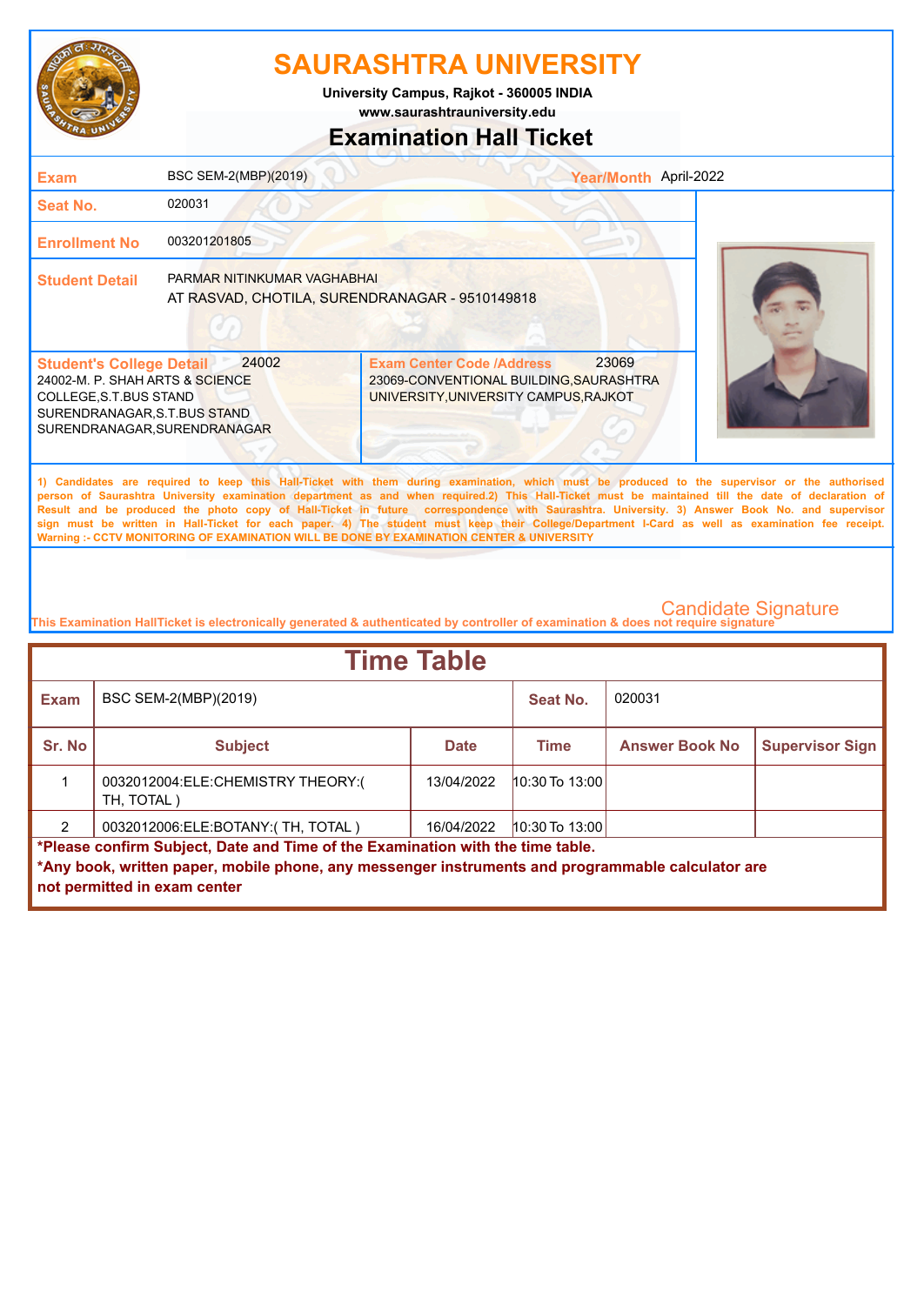

**University Campus, Rajkot - 360005 INDIA**

## **www.saurashtrauniversity.edu**

### **Examination Hall Ticket**

| Exam                                                                                                                                                          | BSC SEM-2(MBP)(2019)                                                          |                                                                                                                                                                                                                                                                                                                                                                                                                                                                                                                                                                                                        | Year/Month April-2022 |                                         |
|---------------------------------------------------------------------------------------------------------------------------------------------------------------|-------------------------------------------------------------------------------|--------------------------------------------------------------------------------------------------------------------------------------------------------------------------------------------------------------------------------------------------------------------------------------------------------------------------------------------------------------------------------------------------------------------------------------------------------------------------------------------------------------------------------------------------------------------------------------------------------|-----------------------|-----------------------------------------|
| <b>Seat No.</b>                                                                                                                                               | 020032                                                                        |                                                                                                                                                                                                                                                                                                                                                                                                                                                                                                                                                                                                        |                       |                                         |
| <b>Enrollment No</b>                                                                                                                                          | 003201191529                                                                  |                                                                                                                                                                                                                                                                                                                                                                                                                                                                                                                                                                                                        |                       |                                         |
| <b>Student Detail</b>                                                                                                                                         | VAGHELA HARSHADBHAI GANESHBHAI<br>at karol, CHUDA, SURENDRANAGAR - 9824434751 |                                                                                                                                                                                                                                                                                                                                                                                                                                                                                                                                                                                                        |                       |                                         |
| <b>Student's College Detail</b><br>24002-M. P. SHAH ARTS & SCIENCE<br>COLLEGE, S.T. BUS STAND<br>SURENDRANAGAR, S.T.BUS STAND<br>SURENDRANAGAR, SURENDRANAGAR | 24002                                                                         | <b>Exam Center Code /Address</b><br>23069-CONVENTIONAL BUILDING, SAURASHTRA<br>UNIVERSITY, UNIVERSITY CAMPUS, RAJKOT                                                                                                                                                                                                                                                                                                                                                                                                                                                                                   | 23069                 | VAGHELA HARSHADBHAI G.<br>DT 19 06 2019 |
|                                                                                                                                                               |                                                                               | 1) Candidates are required to keep this Hall-Ticket with them during examination, which must be produced to the supervisor or the authorised<br>person of Saurashtra University examination department as and when required.2) This Hall-Ticket must be maintained till the date of declaration of<br>Result and be produced the photo copy of Hall-Ticket in future correspondence with Saurashtra. University. 3) Answer Book No. and supervisor<br>sign must be written in Hall-Ticket for each paper. 4) The student must keep their College/Department I-Card as well as examination fee receipt. |                       |                                         |

**This Examination HallTicket is electronically generated & authenticated by controller of examination & does not require signature** 

**Warning :- CCTV MONITORING OF EXAMINATION WILL BE DONE BY EXAMINATION CENTER & UNIVERSITY**

| <b>Time Table</b>                                                                                 |                                                 |             |                    |                       |                        |  |
|---------------------------------------------------------------------------------------------------|-------------------------------------------------|-------------|--------------------|-----------------------|------------------------|--|
| <b>Exam</b>                                                                                       | BSC SEM-2(MBP)(2019)                            |             | Seat No.           | 020032                |                        |  |
| Sr. No                                                                                            | <b>Subject</b>                                  | <b>Date</b> | <b>Time</b>        | <b>Answer Book No</b> | <b>Supervisor Sign</b> |  |
|                                                                                                   | 0032012002:ELE:PHYSICS:(TH, TOTAL)              | 12/04/2022  | $10:30$ To 13:00   |                       |                        |  |
| $\mathcal{P}$                                                                                     | 0032012004:ELE:CHEMISTRY THEORY:(<br>TH, TOTAL) | 13/04/2022  | $10:30$ To $13:00$ |                       |                        |  |
| 3                                                                                                 | 0032012008:ELE:MATHEMATICS:(TH,<br>TOTAL)       | 16/04/2022  | $10:30$ To 13:00   |                       |                        |  |
| *Please confirm Subject, Date and Time of the Examination with the time table.                    |                                                 |             |                    |                       |                        |  |
| *Any book, written paper, mobile phone, any messenger instruments and programmable calculator are |                                                 |             |                    |                       |                        |  |
|                                                                                                   | not permitted in exam center                    |             |                    |                       |                        |  |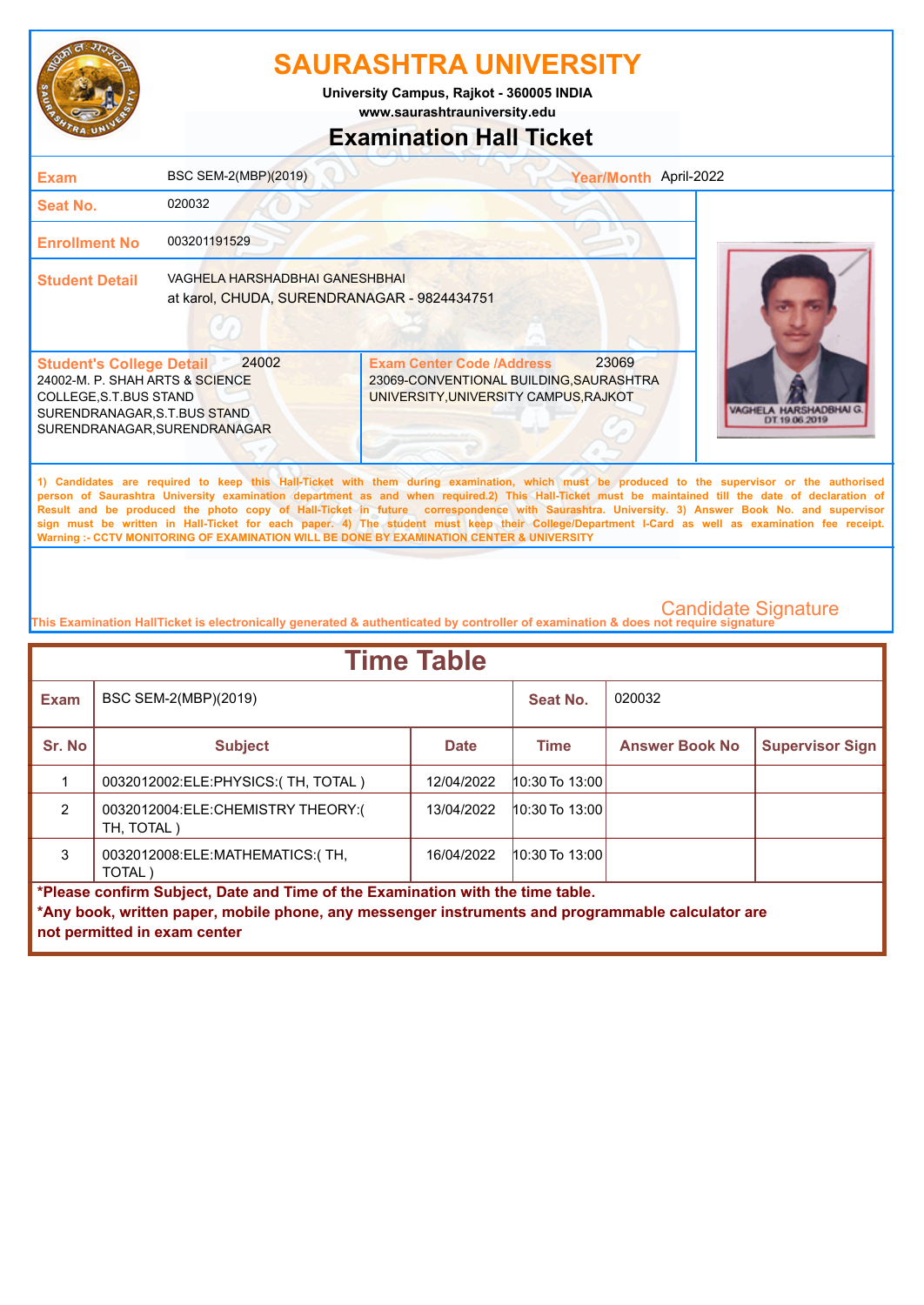

**University Campus, Rajkot - 360005 INDIA**

**www.saurashtrauniversity.edu**

## **Examination Hall Ticket**

| <b>Exam</b>                                                                                                                                                   | BSC SEM-2(MBP)(2019)                                                                        | Year/Month April-2022                                                                                                                                                                                                                                                                                                                                                                                                                                                                                                                                                                                                                                                                               |  |
|---------------------------------------------------------------------------------------------------------------------------------------------------------------|---------------------------------------------------------------------------------------------|-----------------------------------------------------------------------------------------------------------------------------------------------------------------------------------------------------------------------------------------------------------------------------------------------------------------------------------------------------------------------------------------------------------------------------------------------------------------------------------------------------------------------------------------------------------------------------------------------------------------------------------------------------------------------------------------------------|--|
| Seat No.                                                                                                                                                      | 020033                                                                                      |                                                                                                                                                                                                                                                                                                                                                                                                                                                                                                                                                                                                                                                                                                     |  |
| <b>Enrollment No</b>                                                                                                                                          | 003201191478                                                                                |                                                                                                                                                                                                                                                                                                                                                                                                                                                                                                                                                                                                                                                                                                     |  |
| <b>Student Detail</b>                                                                                                                                         | <b>RATHOD JAY NANDLAL</b><br>BHADIYAD PIR PASE RALOL, LIMBDI, SURENDRANAGAR -<br>7016294855 |                                                                                                                                                                                                                                                                                                                                                                                                                                                                                                                                                                                                                                                                                                     |  |
| <b>Student's College Detail</b><br>24002-M. P. SHAH ARTS & SCIENCE<br>COLLEGE, S.T. BUS STAND<br>SURENDRANAGAR, S.T.BUS STAND<br>SURENDRANAGAR, SURENDRANAGAR | 24002                                                                                       | 23069<br><b>Exam Center Code /Address</b><br>23069-CONVENTIONAL BUILDING, SAURASHTRA<br>UNIVERSITY, UNIVERSITY CAMPUS, RAJKOT                                                                                                                                                                                                                                                                                                                                                                                                                                                                                                                                                                       |  |
|                                                                                                                                                               |                                                                                             | 1) Candidates are required to keep this Hall-Ticket with them during examination, which must be produced to the supervisor or the authorised<br>person of Saurashtra University examination department as and when required.2) This Hall-Ticket must be maintained till the date of declaration of<br>Result and be produced the photo copy of Hall-Ticket in future correspondence with Saurashtra. University. 3) Answer Book No. and supervisor<br>sign must be written in Hall-Ticket for each paper. 4) The student must keep their College/Department I-Card as well as examination fee receipt.<br>Warning :- CCTV MONITORING OF EXAMINATION WILL BE DONE BY EXAMINATION CENTER & UNIVERSITY |  |

| <b>Time Table</b>                                                              |                                                                                                   |             |                    |                       |                        |  |
|--------------------------------------------------------------------------------|---------------------------------------------------------------------------------------------------|-------------|--------------------|-----------------------|------------------------|--|
| <b>Exam</b>                                                                    | BSC SEM-2(MBP)(2019)                                                                              |             | Seat No.           | 020033                |                        |  |
| Sr. No                                                                         | <b>Subject</b>                                                                                    | <b>Date</b> | <b>Time</b>        | <b>Answer Book No</b> | <b>Supervisor Sign</b> |  |
|                                                                                | 0032012002:ELE:PHYSICS:(TH, TOTAL)                                                                | 12/04/2022  | $10:30$ To $13:00$ |                       |                        |  |
| $\mathcal{P}$                                                                  | 0032012004:ELE:CHEMISTRY THEORY:(<br>TH, TOTAL)                                                   | 13/04/2022  | $10:30$ To $13:00$ |                       |                        |  |
| 3                                                                              | 0032012006:ELE:BOTANY:(TH, TOTAL)                                                                 | 16/04/2022  | $ 10:30$ To 13:00  |                       |                        |  |
| *Please confirm Subject, Date and Time of the Examination with the time table. |                                                                                                   |             |                    |                       |                        |  |
|                                                                                | *Any book, written paper, mobile phone, any messenger instruments and programmable calculator are |             |                    |                       |                        |  |
|                                                                                | not permitted in exam center                                                                      |             |                    |                       |                        |  |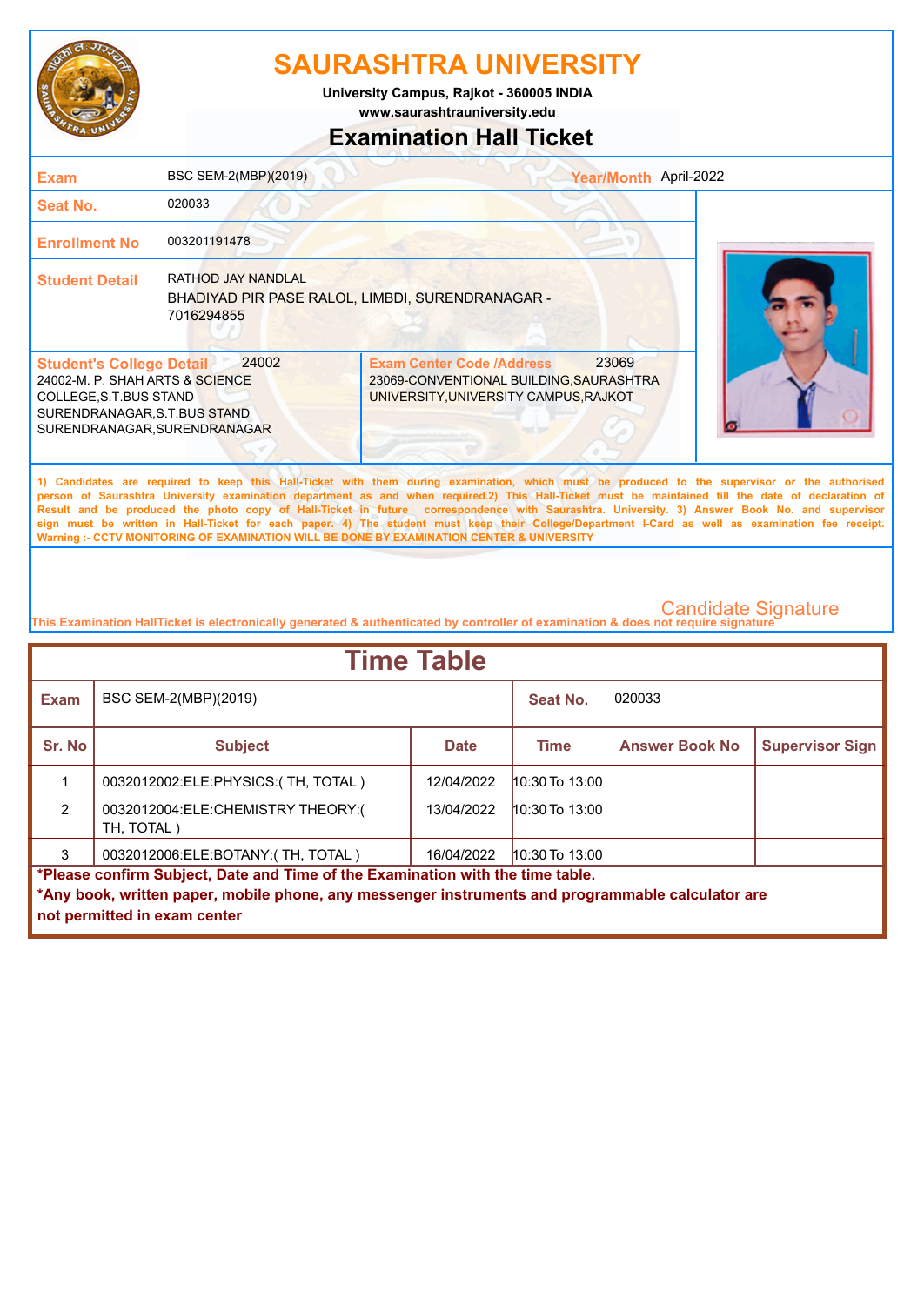

**University Campus, Rajkot - 360005 INDIA**

**www.saurashtrauniversity.edu**

## **Examination Hall Ticket**

| <b>Exam</b>                                                                                                                                                                                                                                                                                                                                                                                                                                                                                                                                                                                                                                                                                         | BSC SEM-2(MBP)(2019)                                                                                     |                                                                                                                      | Year/Month April-2022 |               |  |
|-----------------------------------------------------------------------------------------------------------------------------------------------------------------------------------------------------------------------------------------------------------------------------------------------------------------------------------------------------------------------------------------------------------------------------------------------------------------------------------------------------------------------------------------------------------------------------------------------------------------------------------------------------------------------------------------------------|----------------------------------------------------------------------------------------------------------|----------------------------------------------------------------------------------------------------------------------|-----------------------|---------------|--|
| Seat No.                                                                                                                                                                                                                                                                                                                                                                                                                                                                                                                                                                                                                                                                                            | 020034                                                                                                   |                                                                                                                      |                       |               |  |
| <b>Enrollment No</b>                                                                                                                                                                                                                                                                                                                                                                                                                                                                                                                                                                                                                                                                                | 003201191448                                                                                             |                                                                                                                      |                       |               |  |
| <b>Student Detail</b>                                                                                                                                                                                                                                                                                                                                                                                                                                                                                                                                                                                                                                                                               | PARMAR DHARMESH HASAMUKHBHAI<br>R R HOSPITAL PASE KHAROVAS LIMBDI, LIMBDI,<br>SURENDRANAGAR - 9723561074 |                                                                                                                      |                       |               |  |
| <b>Student's College Detail</b><br>24002-M. P. SHAH ARTS & SCIENCE<br>COLLEGE, S.T. BUS STAND<br>SURENDRANAGAR, S.T.BUS STAND<br>SURENDRANAGAR.SURENDRANAGAR                                                                                                                                                                                                                                                                                                                                                                                                                                                                                                                                        | 24002                                                                                                    | <b>Exam Center Code /Address</b><br>23069-CONVENTIONAL BUILDING, SAURASHTRA<br>UNIVERSITY, UNIVERSITY CAMPUS, RAJKOT | 23069                 | Dt.20-11-2018 |  |
| 1) Candidates are required to keep this Hall-Ticket with them during examination, which must be produced to the supervisor or the authorised<br>person of Saurashtra University examination department as and when required.2) This Hall-Ticket must be maintained till the date of declaration of<br>Result and be produced the photo copy of Hall-Ticket in future correspondence with Saurashtra. University. 3) Answer Book No. and supervisor<br>sign must be written in Hall-Ticket for each paper. 4) The student must keep their College/Department I-Card as well as examination fee receipt.<br>Warning :- CCTV MONITORING OF EXAMINATION WILL BE DONE BY EXAMINATION CENTER & UNIVERSITY |                                                                                                          |                                                                                                                      |                       |               |  |
|                                                                                                                                                                                                                                                                                                                                                                                                                                                                                                                                                                                                                                                                                                     |                                                                                                          |                                                                                                                      |                       |               |  |

| <b>Time Table</b> |                                                                                                                                                                                                                     |             |                    |                       |                        |  |
|-------------------|---------------------------------------------------------------------------------------------------------------------------------------------------------------------------------------------------------------------|-------------|--------------------|-----------------------|------------------------|--|
| <b>Exam</b>       | BSC SEM-2(MBP)(2019)                                                                                                                                                                                                |             | Seat No.           | 020034                |                        |  |
| Sr. No            | <b>Subject</b>                                                                                                                                                                                                      | <b>Date</b> | <b>Time</b>        | <b>Answer Book No</b> | <b>Supervisor Sign</b> |  |
|                   | 0032012002:ELE:PHYSICS:(TH, TOTAL)                                                                                                                                                                                  | 12/04/2022  | $10:30$ To $13:00$ |                       |                        |  |
| $\mathcal{P}$     | 0032012004:ELE:CHEMISTRY THEORY:(<br>TH, TOTAL)                                                                                                                                                                     | 13/04/2022  | $10:30$ To $13:00$ |                       |                        |  |
|                   | *Please confirm Subject, Date and Time of the Examination with the time table.<br>*Any book, written paper, mobile phone, any messenger instruments and programmable calculator are<br>not permitted in exam center |             |                    |                       |                        |  |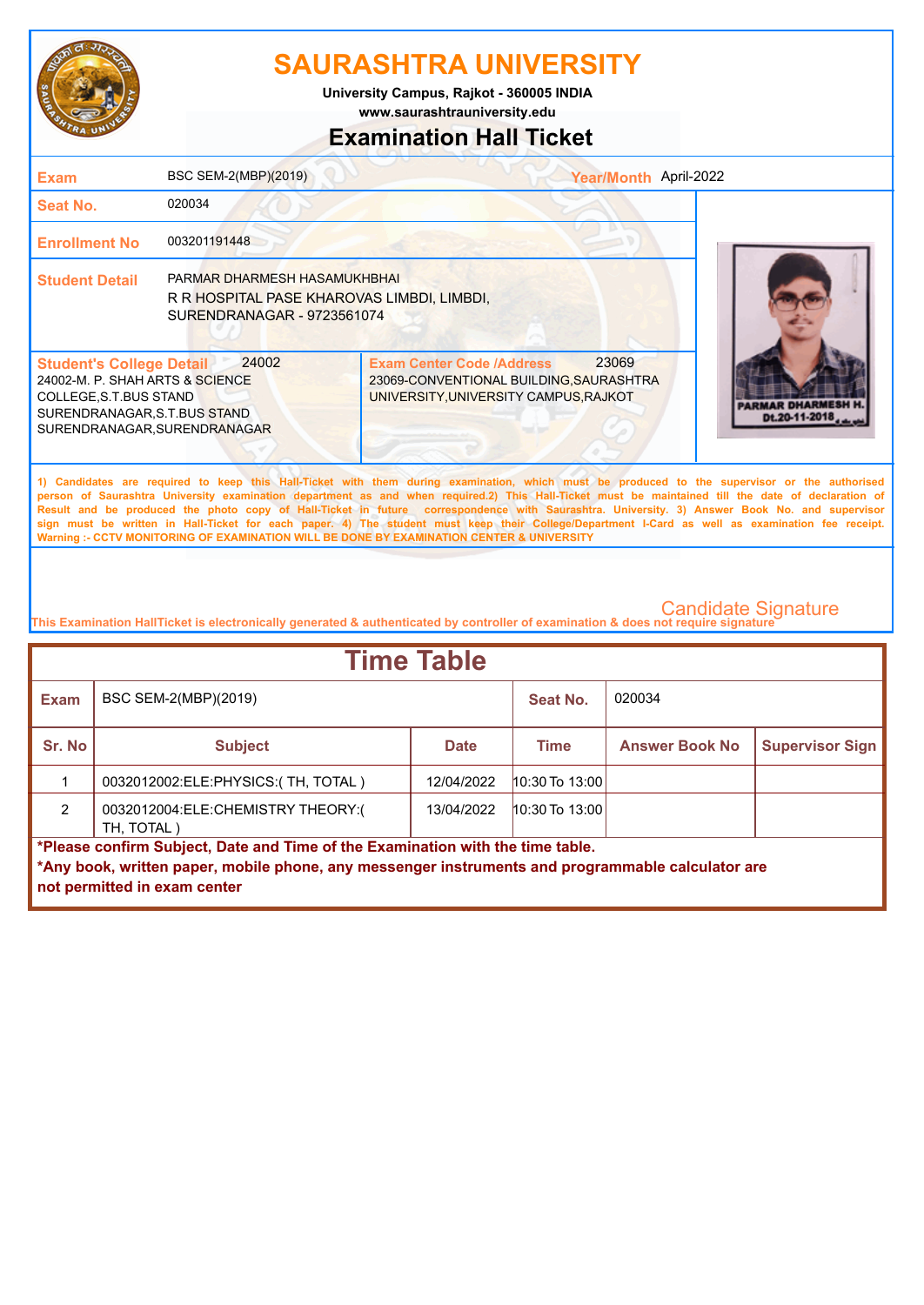

**www.saurashtrauniversity.edu University Campus, Rajkot - 360005 INDIA**

## **Examination Hall Ticket**

| <b>Exam</b>                                                                                                                                                   | BSC SEM-2(MBP)(2019)                                                                                                  |                                                                                                                      | Year/Month April-2022 |                                                                                                                                                                                                                                                                                                                                                                                                                                                                                                                                                                                                        |
|---------------------------------------------------------------------------------------------------------------------------------------------------------------|-----------------------------------------------------------------------------------------------------------------------|----------------------------------------------------------------------------------------------------------------------|-----------------------|--------------------------------------------------------------------------------------------------------------------------------------------------------------------------------------------------------------------------------------------------------------------------------------------------------------------------------------------------------------------------------------------------------------------------------------------------------------------------------------------------------------------------------------------------------------------------------------------------------|
| Seat No.                                                                                                                                                      | 020035                                                                                                                |                                                                                                                      |                       |                                                                                                                                                                                                                                                                                                                                                                                                                                                                                                                                                                                                        |
| <b>Enrollment No</b>                                                                                                                                          | 003201191498                                                                                                          |                                                                                                                      |                       |                                                                                                                                                                                                                                                                                                                                                                                                                                                                                                                                                                                                        |
| <b>Student Detail</b>                                                                                                                                         | SARADIYA NAVGHANBHAI MATRABHAI<br>THANGADH ROAD TARNETAR NEAR GB POWER HOUSE.<br>THANGADH, SURENDRANAGAR - 7284962935 |                                                                                                                      |                       |                                                                                                                                                                                                                                                                                                                                                                                                                                                                                                                                                                                                        |
| <b>Student's College Detail</b><br>24002-M. P. SHAH ARTS & SCIENCE<br>COLLEGE, S.T. BUS STAND<br>SURENDRANAGAR, S.T.BUS STAND<br>SURENDRANAGAR, SURENDRANAGAR | 24002                                                                                                                 | <b>Exam Center Code /Address</b><br>23069-CONVENTIONAL BUILDING, SAURASHTRA<br>UNIVERSITY, UNIVERSITY CAMPUS, RAJKOT | 23069                 |                                                                                                                                                                                                                                                                                                                                                                                                                                                                                                                                                                                                        |
|                                                                                                                                                               |                                                                                                                       | Warning :- CCTV MONITORING OF EXAMINATION WILL BE DONE BY EXAMINATION CENTER & UNIVERSITY                            |                       | 1) Candidates are required to keep this Hall-Ticket with them during examination, which must be produced to the supervisor or the authorised<br>person of Saurashtra University examination department as and when required.2) This Hall-Ticket must be maintained till the date of declaration of<br>Result and be produced the photo copy of Hall-Ticket in future correspondence with Saurashtra. University. 3) Answer Book No. and supervisor<br>sign must be written in Hall-Ticket for each paper. 4) The student must keep their College/Department I-Card as well as examination fee receipt. |

| <b>Time Table</b>                                                              |                                                                                                                                   |             |                    |                       |                        |  |
|--------------------------------------------------------------------------------|-----------------------------------------------------------------------------------------------------------------------------------|-------------|--------------------|-----------------------|------------------------|--|
| <b>Exam</b>                                                                    | BSC SEM-2(MBP)(2019)                                                                                                              |             | Seat No.           | 020035                |                        |  |
| Sr. No                                                                         | <b>Subject</b>                                                                                                                    | <b>Date</b> | Time               | <b>Answer Book No</b> | <b>Supervisor Sign</b> |  |
|                                                                                | 0032012001:COM:SCIENTIFIC TECHNICAL<br>COMMUNICATION SKILL: (TH, TOTAL)                                                           | 11/04/2022  | $10:30$ To $13:00$ |                       |                        |  |
| $\mathcal{P}$                                                                  | 0032012004:ELE:CHEMISTRY THEORY:(<br>TH, TOTAL)                                                                                   | 13/04/2022  | $10:30$ To $13:00$ |                       |                        |  |
| 3                                                                              | 0032012006:ELE:BOTANY:(TH, TOTAL)                                                                                                 | 16/04/2022  | 10:30 To 13:00     |                       |                        |  |
| *Please confirm Subject, Date and Time of the Examination with the time table. |                                                                                                                                   |             |                    |                       |                        |  |
|                                                                                | *Any book, written paper, mobile phone, any messenger instruments and programmable calculator are<br>not permitted in exam center |             |                    |                       |                        |  |
|                                                                                |                                                                                                                                   |             |                    |                       |                        |  |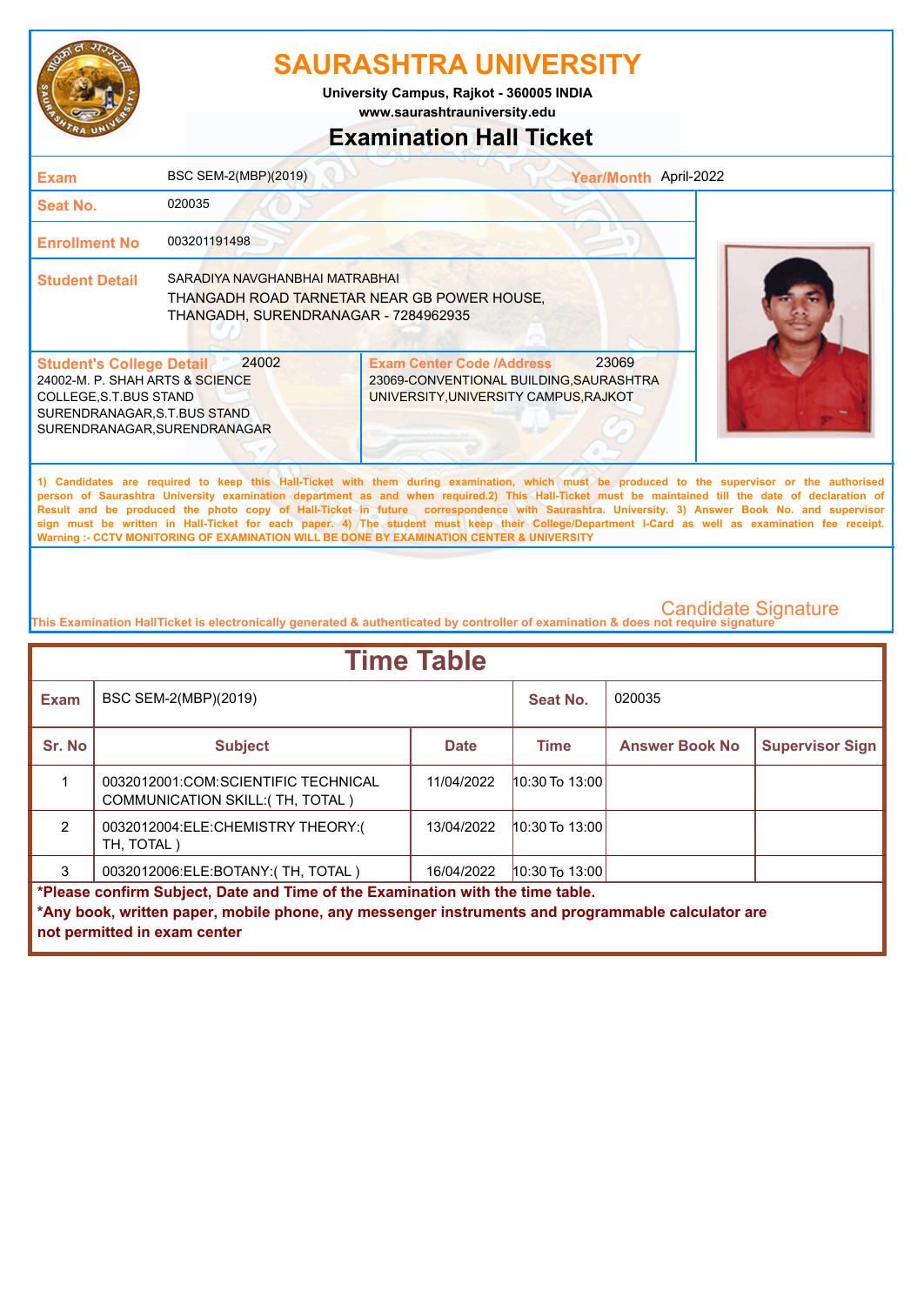

**University Campus, Rajkot - 360005 INDIA**

## **www.saurashtrauniversity.edu**

### **Examination Hall Ticket**

| <b>Exam</b>                                                                                                                                                   | BSC SEM-2(MBP)(2019)                                                                          |                                                                                                                                                                                                                                                                                                                                                                                                                                                                                                                                                                                                                                                                                                     | Year/Month April-2022 |
|---------------------------------------------------------------------------------------------------------------------------------------------------------------|-----------------------------------------------------------------------------------------------|-----------------------------------------------------------------------------------------------------------------------------------------------------------------------------------------------------------------------------------------------------------------------------------------------------------------------------------------------------------------------------------------------------------------------------------------------------------------------------------------------------------------------------------------------------------------------------------------------------------------------------------------------------------------------------------------------------|-----------------------|
| <b>Seat No.</b>                                                                                                                                               | 020036                                                                                        |                                                                                                                                                                                                                                                                                                                                                                                                                                                                                                                                                                                                                                                                                                     |                       |
| <b>Enrollment No</b>                                                                                                                                          | 003201191280                                                                                  |                                                                                                                                                                                                                                                                                                                                                                                                                                                                                                                                                                                                                                                                                                     |                       |
| <b>Student Detail</b>                                                                                                                                         | BHATIYA PRUTHVIRAJ GOVINDBHAI<br>AT. PANDAVARA, TA. MULI, MULI, SURENDRANAGAR -<br>7359687980 |                                                                                                                                                                                                                                                                                                                                                                                                                                                                                                                                                                                                                                                                                                     |                       |
| <b>Student's College Detail</b><br>24002-M. P. SHAH ARTS & SCIENCE<br>COLLEGE, S.T. BUS STAND<br>SURENDRANAGAR, S.T.BUS STAND<br>SURENDRANAGAR, SURENDRANAGAR | 24002                                                                                         | 23069<br><b>Exam Center Code /Address</b><br>23069-CONVENTIONAL BUILDING, SAURASHTRA<br>UNIVERSITY, UNIVERSITY CAMPUS, RAJKOT                                                                                                                                                                                                                                                                                                                                                                                                                                                                                                                                                                       |                       |
|                                                                                                                                                               |                                                                                               | 1) Candidates are required to keep this Hall-Ticket with them during examination, which must be produced to the supervisor or the authorised<br>person of Saurashtra University examination department as and when required.2) This Hall-Ticket must be maintained till the date of declaration of<br>Result and be produced the photo copy of Hall-Ticket in future correspondence with Saurashtra. University. 3) Answer Book No. and supervisor<br>sign must be written in Hall-Ticket for each paper. 4) The student must keep their College/Department I-Card as well as examination fee receipt.<br>Warning :- CCTV MONITORING OF EXAMINATION WILL BE DONE BY EXAMINATION CENTER & UNIVERSITY |                       |

| <b>Time Table</b>                                                              |                                                                                                   |             |                    |                       |                        |  |
|--------------------------------------------------------------------------------|---------------------------------------------------------------------------------------------------|-------------|--------------------|-----------------------|------------------------|--|
| <b>Exam</b>                                                                    | BSC SEM-2(MBP)(2019)                                                                              |             | Seat No.           | 020036                |                        |  |
| Sr. No                                                                         | <b>Subject</b>                                                                                    | <b>Date</b> | Time               | <b>Answer Book No</b> | <b>Supervisor Sign</b> |  |
|                                                                                | 0032012001:COM:SCIENTIFIC TECHNICAL<br>COMMUNICATION SKILL: (TH, TOTAL)                           | 11/04/2022  | $10:30$ To $13:00$ |                       |                        |  |
| 2                                                                              | 0032012002:ELE:PHYSICS:(TH, TOTAL)                                                                | 12/04/2022  | 10:30 To 13:00     |                       |                        |  |
| 3                                                                              | 0032012004:ELE:CHEMISTRY THEORY:(<br>TH, TOTAL)                                                   | 13/04/2022  | $10:30$ To $13:00$ |                       |                        |  |
| *Please confirm Subject, Date and Time of the Examination with the time table. |                                                                                                   |             |                    |                       |                        |  |
|                                                                                | *Any book, written paper, mobile phone, any messenger instruments and programmable calculator are |             |                    |                       |                        |  |
|                                                                                | not permitted in exam center                                                                      |             |                    |                       |                        |  |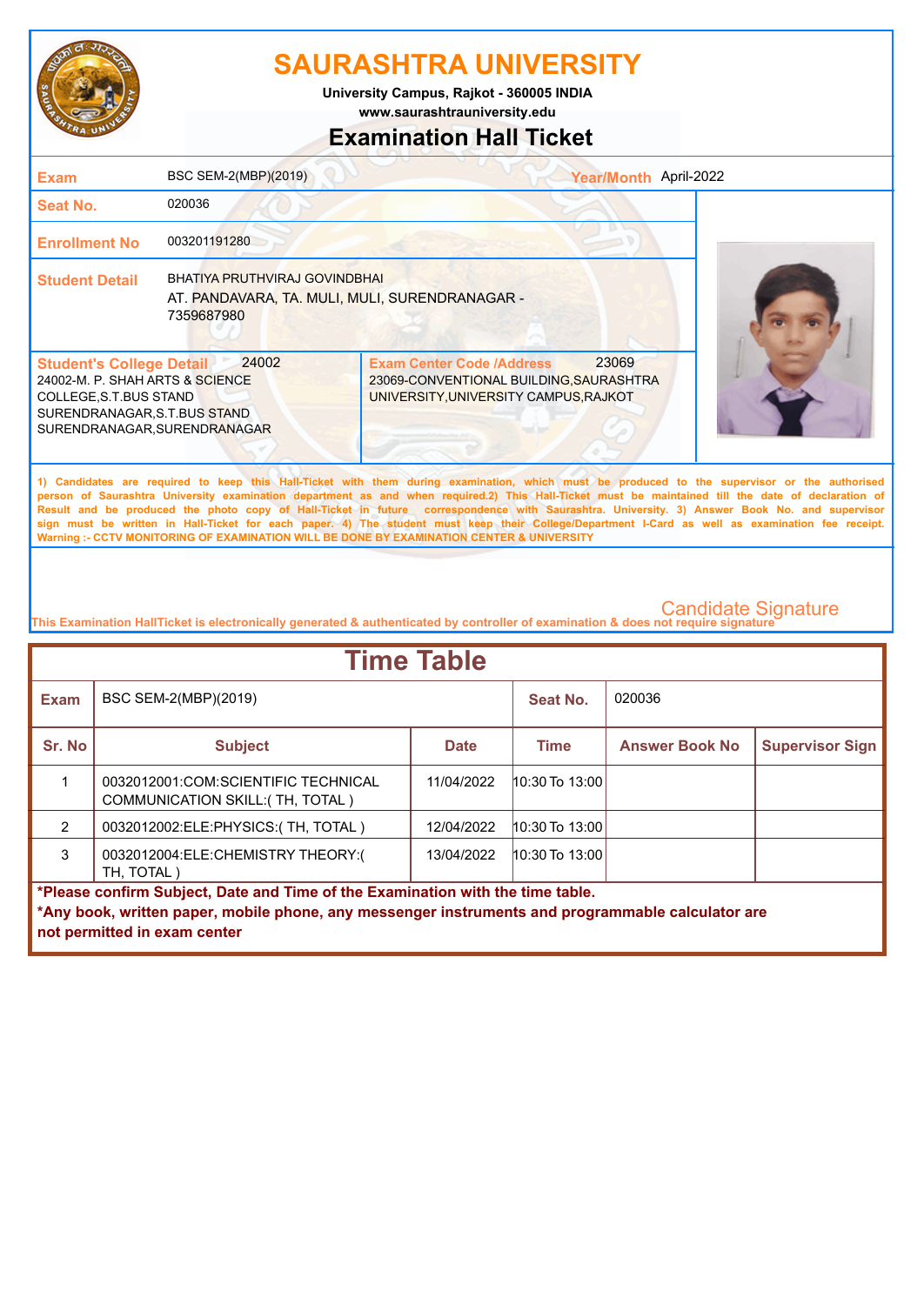

**www.saurashtrauniversity.edu University Campus, Rajkot - 360005 INDIA**

## **Examination Hall Ticket**

| <b>Exam</b>                                                                                                                                                   | BSC SEM-2(MBP)(2019)                                                 | Year/Month April-2022                                                                                                                                                                                                                                                                                                                                                                                                                                                                                                                                                                                                                                                                               |                       |
|---------------------------------------------------------------------------------------------------------------------------------------------------------------|----------------------------------------------------------------------|-----------------------------------------------------------------------------------------------------------------------------------------------------------------------------------------------------------------------------------------------------------------------------------------------------------------------------------------------------------------------------------------------------------------------------------------------------------------------------------------------------------------------------------------------------------------------------------------------------------------------------------------------------------------------------------------------------|-----------------------|
| <b>Seat No.</b>                                                                                                                                               | 020037                                                               |                                                                                                                                                                                                                                                                                                                                                                                                                                                                                                                                                                                                                                                                                                     |                       |
| <b>Enrollment No</b>                                                                                                                                          | 003201191476                                                         |                                                                                                                                                                                                                                                                                                                                                                                                                                                                                                                                                                                                                                                                                                     |                       |
| <b>Student Detail</b>                                                                                                                                         | RAOL RAVIRAJSINH PRADYUMANSINH<br>LIMBDI, SURENDRANAGAR - 8000075842 | NEAR RAJPUT SAMAJWADI, SHUKL PA MEIN ROAD, LIMBDI,                                                                                                                                                                                                                                                                                                                                                                                                                                                                                                                                                                                                                                                  |                       |
| <b>Student's College Detail</b><br>24002-M. P. SHAH ARTS & SCIENCE<br>COLLEGE, S.T. BUS STAND<br>SURENDRANAGAR, S.T.BUS STAND<br>SURENDRANAGAR, SURENDRANAGAR | 24002                                                                | 23069<br><b>Exam Center Code /Address</b><br>23069-CONVENTIONAL BUILDING, SAURASHTRA<br>UNIVERSITY, UNIVERSITY CAMPUS, RAJKOT                                                                                                                                                                                                                                                                                                                                                                                                                                                                                                                                                                       | RAOL RAVI<br>5/02/200 |
|                                                                                                                                                               |                                                                      | 1) Candidates are required to keep this Hall-Ticket with them during examination, which must be produced to the supervisor or the authorised<br>person of Saurashtra University examination department as and when required.2) This Hall-Ticket must be maintained till the date of declaration of<br>Result and be produced the photo copy of Hall-Ticket in future correspondence with Saurashtra. University. 3) Answer Book No. and supervisor<br>sign must be written in Hall-Ticket for each paper. 4) The student must keep their College/Department I-Card as well as examination fee receipt.<br>Warning :- CCTV MONITORING OF EXAMINATION WILL BE DONE BY EXAMINATION CENTER & UNIVERSITY |                       |
|                                                                                                                                                               |                                                                      |                                                                                                                                                                                                                                                                                                                                                                                                                                                                                                                                                                                                                                                                                                     |                       |

| <b>Time Table</b>                                                              |                                                                                                                                   |             |                    |                       |                        |  |
|--------------------------------------------------------------------------------|-----------------------------------------------------------------------------------------------------------------------------------|-------------|--------------------|-----------------------|------------------------|--|
| <b>Exam</b>                                                                    | BSC SEM-2(MBP)(2019)                                                                                                              |             | Seat No.           | 020037                |                        |  |
| Sr. No                                                                         | <b>Subject</b>                                                                                                                    | <b>Date</b> | <b>Time</b>        | <b>Answer Book No</b> | <b>Supervisor Sign</b> |  |
|                                                                                | 0032012001:COM:SCIENTIFIC TECHNICAL<br><b>COMMUNICATION SKILL: (TH, TOTAL)</b>                                                    | 11/04/2022  | $10:30$ To $13:00$ |                       |                        |  |
| $\mathcal{P}$                                                                  | 0032012002:ELE:PHYSICS:(TH, TOTAL)                                                                                                | 12/04/2022  | 10:30 To 13:00     |                       |                        |  |
| 3                                                                              | 0032012004:ELE:CHEMISTRY THEORY:(<br>INT, TH, TOTAL)                                                                              | 13/04/2022  | $10:30$ To $13:00$ |                       |                        |  |
| *Please confirm Subject, Date and Time of the Examination with the time table. |                                                                                                                                   |             |                    |                       |                        |  |
|                                                                                | *Any book, written paper, mobile phone, any messenger instruments and programmable calculator are<br>not permitted in exam center |             |                    |                       |                        |  |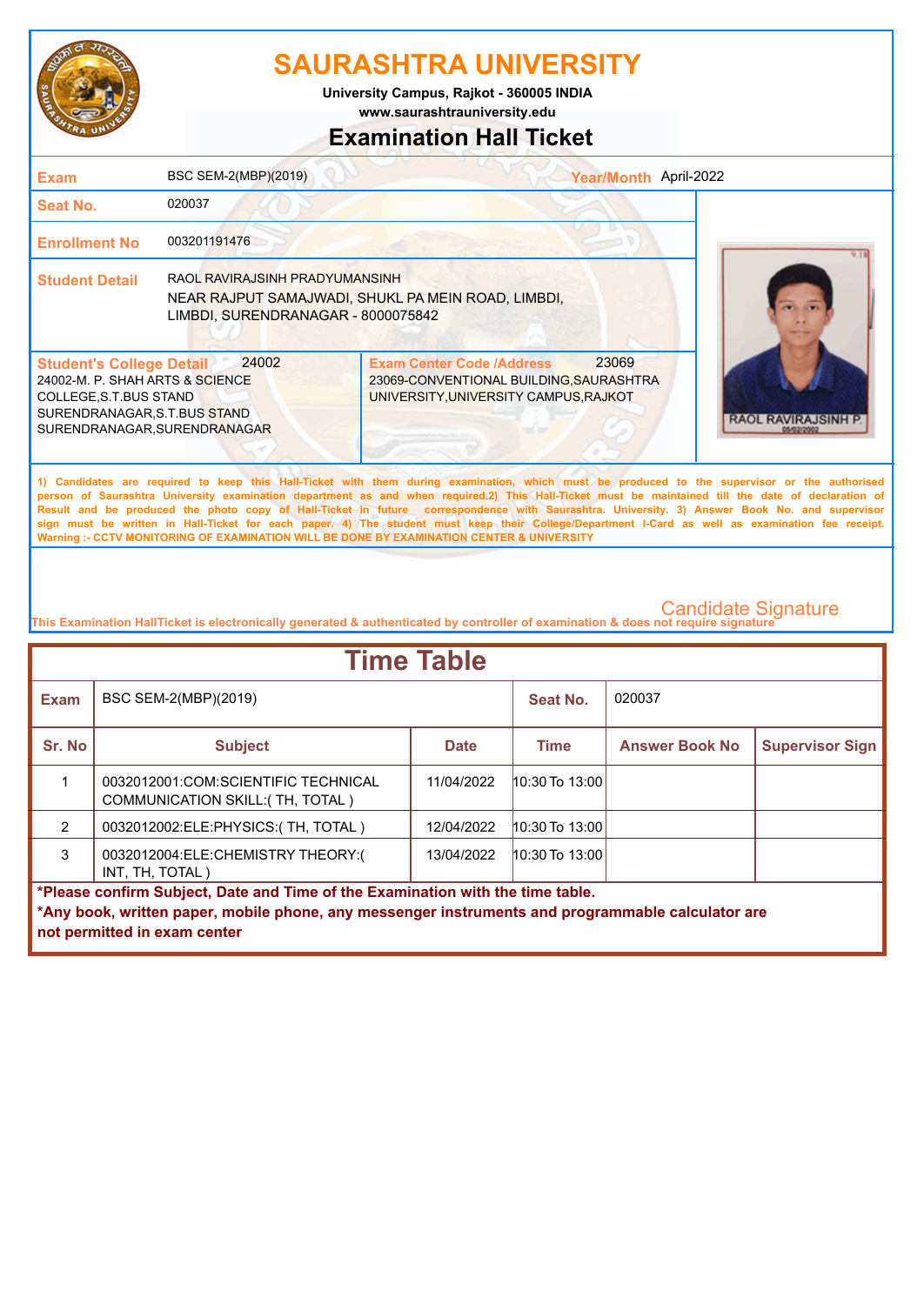

**www.saurashtrauniversity.edu University Campus, Rajkot - 360005 INDIA**

## **Examination Hall Ticket**

| <b>Exam</b>                                                                                                                                                  | BSC SEM-2(MBP)(2019)                                                               | Year/Month April-2022                                                                                                                                                                                                                                                                                                                                                                                                                                                                                                                                                                                                                                                                               |  |
|--------------------------------------------------------------------------------------------------------------------------------------------------------------|------------------------------------------------------------------------------------|-----------------------------------------------------------------------------------------------------------------------------------------------------------------------------------------------------------------------------------------------------------------------------------------------------------------------------------------------------------------------------------------------------------------------------------------------------------------------------------------------------------------------------------------------------------------------------------------------------------------------------------------------------------------------------------------------------|--|
| Seat No.                                                                                                                                                     | 020038                                                                             |                                                                                                                                                                                                                                                                                                                                                                                                                                                                                                                                                                                                                                                                                                     |  |
| <b>Enrollment No</b>                                                                                                                                         | 003201191500                                                                       |                                                                                                                                                                                                                                                                                                                                                                                                                                                                                                                                                                                                                                                                                                     |  |
| <b>Student Detail</b>                                                                                                                                        | <b>SARLA PARESHBHAI MULJIBHAI</b><br>AT - DIGSAR, MULI, SURENDRANAGAR - 8000069495 |                                                                                                                                                                                                                                                                                                                                                                                                                                                                                                                                                                                                                                                                                                     |  |
| <b>Student's College Detail</b><br>24002-M. P. SHAH ARTS & SCIENCE<br>COLLEGE, S.T.BUS STAND<br>SURENDRANAGAR, S.T.BUS STAND<br>SURENDRANAGAR, SURENDRANAGAR | 24002                                                                              | 23069<br><b>Exam Center Code /Address</b><br>23069-CONVENTIONAL BUILDING, SAURASHTRA<br>UNIVERSITY, UNIVERSITY CAMPUS, RAJKOT                                                                                                                                                                                                                                                                                                                                                                                                                                                                                                                                                                       |  |
|                                                                                                                                                              |                                                                                    | 1) Candidates are required to keep this Hall-Ticket with them during examination, which must be produced to the supervisor or the authorised<br>person of Saurashtra University examination department as and when required.2) This Hall-Ticket must be maintained till the date of declaration of<br>Result and be produced the photo copy of Hall-Ticket in future correspondence with Saurashtra. University. 3) Answer Book No. and supervisor<br>sign must be written in Hall-Ticket for each paper. 4) The student must keep their College/Department I-Card as well as examination fee receipt.<br>Warning :- CCTV MONITORING OF EXAMINATION WILL BE DONE BY EXAMINATION CENTER & UNIVERSITY |  |

| <b>Time Table</b>                                                                                                                                                                                                   |                                                  |             |                    |                       |                        |
|---------------------------------------------------------------------------------------------------------------------------------------------------------------------------------------------------------------------|--------------------------------------------------|-------------|--------------------|-----------------------|------------------------|
| Exam                                                                                                                                                                                                                | BSC SEM-2(MBP)(2019)                             |             | Seat No.           | 020038                |                        |
| Sr. No                                                                                                                                                                                                              | <b>Subject</b>                                   | <b>Date</b> | Time               | <b>Answer Book No</b> | <b>Supervisor Sign</b> |
|                                                                                                                                                                                                                     | 0032012004:ELE:CHEMISTRY THEORY:(<br>TH, TOTAL ) | 13/04/2022  | $10:30$ To $13:00$ |                       |                        |
| *Please confirm Subject, Date and Time of the Examination with the time table.<br>*Any book, written paper, mobile phone, any messenger instruments and programmable calculator are<br>not permitted in exam center |                                                  |             |                    |                       |                        |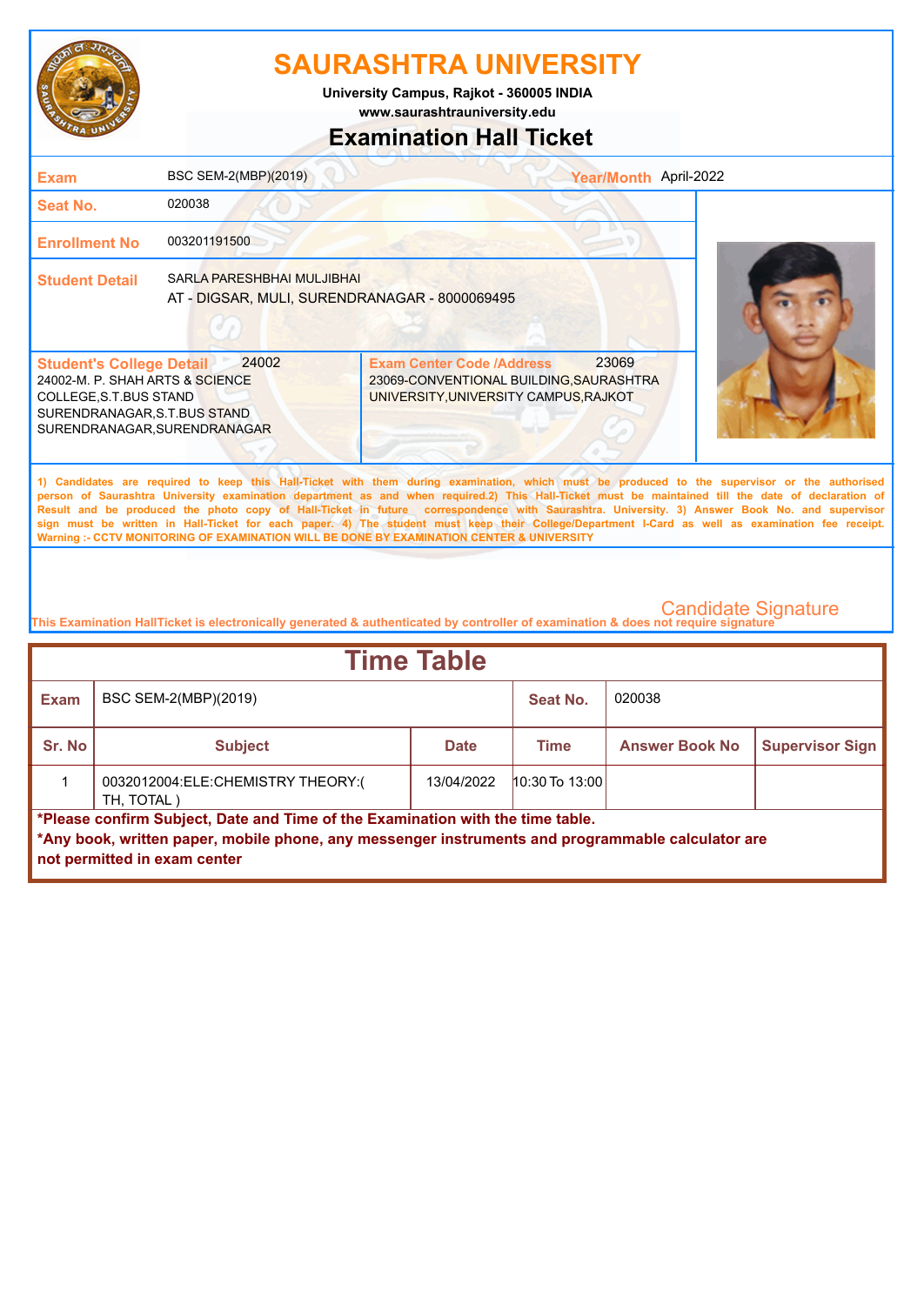

**University Campus, Rajkot - 360005 INDIA**

**www.saurashtrauniversity.edu**

## **Examination Hall Ticket**

| <b>Exam</b>                                                                                                                                                   | BSC SEM-2(MBP)(2019)                        | Year/Month April-2022                                                                                                                                                                                                                                                                                                                                                                                                                                                                                                                                                                                                                                                                               |                                 |
|---------------------------------------------------------------------------------------------------------------------------------------------------------------|---------------------------------------------|-----------------------------------------------------------------------------------------------------------------------------------------------------------------------------------------------------------------------------------------------------------------------------------------------------------------------------------------------------------------------------------------------------------------------------------------------------------------------------------------------------------------------------------------------------------------------------------------------------------------------------------------------------------------------------------------------------|---------------------------------|
| Seat No.                                                                                                                                                      | 020039                                      |                                                                                                                                                                                                                                                                                                                                                                                                                                                                                                                                                                                                                                                                                                     |                                 |
| <b>Enrollment No</b>                                                                                                                                          | 003201191374                                |                                                                                                                                                                                                                                                                                                                                                                                                                                                                                                                                                                                                                                                                                                     |                                 |
| <b>Student Detail</b>                                                                                                                                         | <b>KANAD AMAN MAYUDINBHAI</b><br>7359695929 | SHERI NO 12, MASJID CHOWK, WADHWAN, SURENDRANAGAR -                                                                                                                                                                                                                                                                                                                                                                                                                                                                                                                                                                                                                                                 |                                 |
| <b>Student's College Detail</b><br>24002-M. P. SHAH ARTS & SCIENCE<br>COLLEGE, S.T. BUS STAND<br>SURENDRANAGAR, S.T.BUS STAND<br>SURENDRANAGAR, SURENDRANAGAR | 24002                                       | 23069<br><b>Exam Center Code /Address</b><br>23069-CONVENTIONAL BUILDING, SAURASHTRA<br>UNIVERSITY, UNIVERSITY CAMPUS, RAJKOT                                                                                                                                                                                                                                                                                                                                                                                                                                                                                                                                                                       | <b>KANAD AMAN</b><br>14.11.2018 |
|                                                                                                                                                               |                                             | 1) Candidates are required to keep this Hall-Ticket with them during examination, which must be produced to the supervisor or the authorised<br>person of Saurashtra University examination department as and when required.2) This Hall-Ticket must be maintained till the date of declaration of<br>Result and be produced the photo copy of Hall-Ticket in future correspondence with Saurashtra. University. 3) Answer Book No. and supervisor<br>sign must be written in Hall-Ticket for each paper. 4) The student must keep their College/Department I-Card as well as examination fee receipt.<br>Warning :- CCTV MONITORING OF EXAMINATION WILL BE DONE BY EXAMINATION CENTER & UNIVERSITY |                                 |

| <b>Time Table</b>                                                              |                                                                                                   |             |                  |                       |                        |
|--------------------------------------------------------------------------------|---------------------------------------------------------------------------------------------------|-------------|------------------|-----------------------|------------------------|
| <b>Exam</b>                                                                    | BSC SEM-2(MBP)(2019)                                                                              |             | Seat No.         | 020039                |                        |
| Sr. No                                                                         | <b>Subject</b>                                                                                    | <b>Date</b> | <b>Time</b>      | <b>Answer Book No</b> | <b>Supervisor Sign</b> |
|                                                                                | 0032012002:ELE:PHYSICS:(TH, TOTAL)                                                                | 12/04/2022  | $10:30$ To 13:00 |                       |                        |
| $\mathcal{P}$                                                                  | 0032012004:ELE:CHEMISTRY THEORY:(<br>TH. TOTAL)                                                   | 13/04/2022  | $10:30$ To 13:00 |                       |                        |
| *Please confirm Subject, Date and Time of the Examination with the time table. |                                                                                                   |             |                  |                       |                        |
|                                                                                | *Any book, written paper, mobile phone, any messenger instruments and programmable calculator are |             |                  |                       |                        |
|                                                                                | not permitted in exam center                                                                      |             |                  |                       |                        |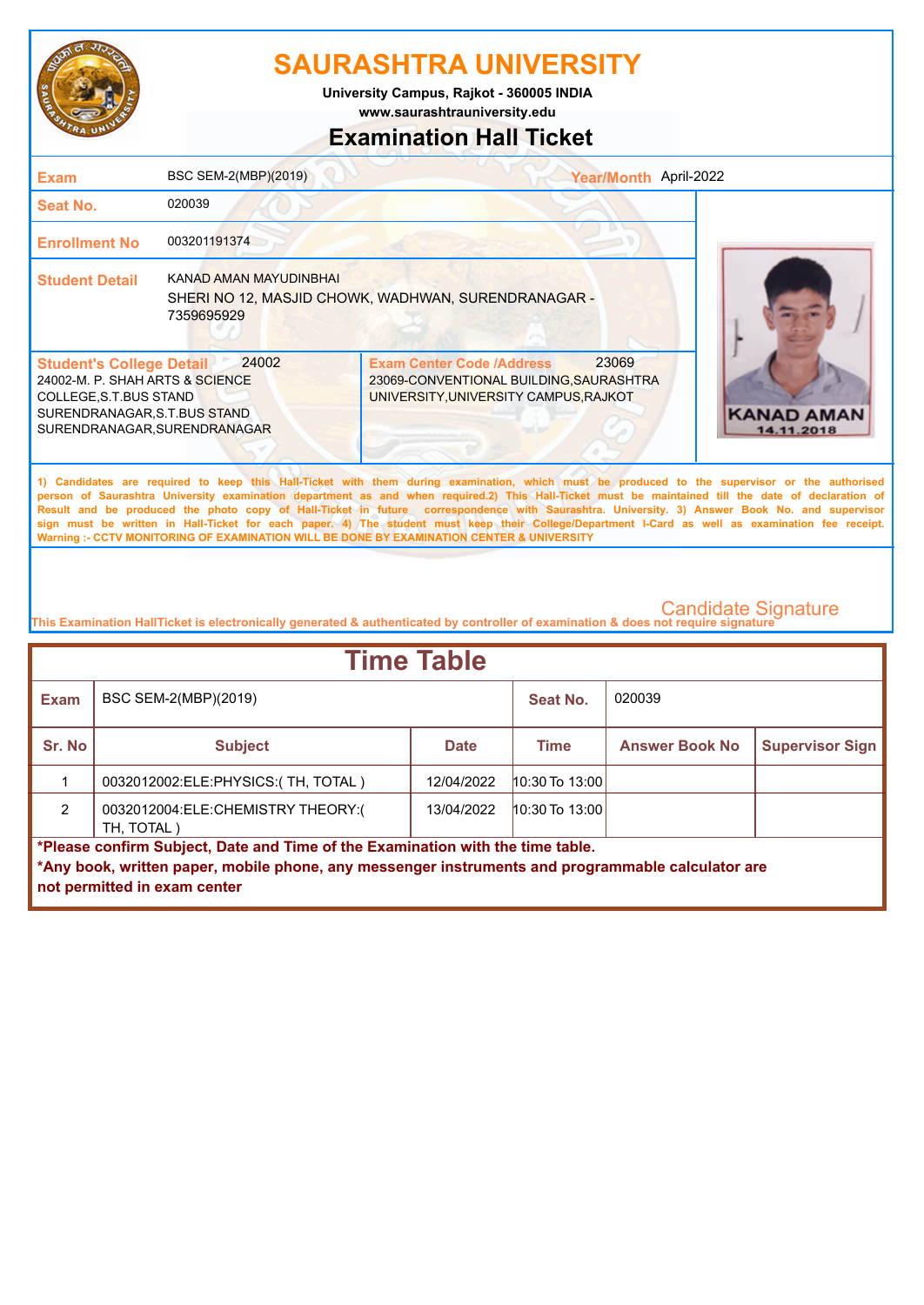

**www.saurashtrauniversity.edu University Campus, Rajkot - 360005 INDIA**

### **Examination Hall Ticket**

| Exam                                                                                                                                                         | BSC SEM-2(MBP)(2019)    |                                                                                                                      | Year/Month April-2022 |                                                                                                                                                                                                                                                                                                                                                                                                                                                                                                                                                                                                        |
|--------------------------------------------------------------------------------------------------------------------------------------------------------------|-------------------------|----------------------------------------------------------------------------------------------------------------------|-----------------------|--------------------------------------------------------------------------------------------------------------------------------------------------------------------------------------------------------------------------------------------------------------------------------------------------------------------------------------------------------------------------------------------------------------------------------------------------------------------------------------------------------------------------------------------------------------------------------------------------------|
| <b>Seat No.</b>                                                                                                                                              | 020040                  |                                                                                                                      |                       |                                                                                                                                                                                                                                                                                                                                                                                                                                                                                                                                                                                                        |
| <b>Enrollment No</b>                                                                                                                                         | 003201191449            |                                                                                                                      |                       |                                                                                                                                                                                                                                                                                                                                                                                                                                                                                                                                                                                                        |
| <b>Student Detail</b>                                                                                                                                        | PARMAR DHAVAL SAVJIBHAI | GHAGHRETIYA, LIMBADI, SURENDRANAGAR - 9328278427                                                                     |                       |                                                                                                                                                                                                                                                                                                                                                                                                                                                                                                                                                                                                        |
| <b>Student's College Detail</b><br>24002-M. P. SHAH ARTS & SCIENCE<br>COLLEGE, S.T.BUS STAND<br>SURENDRANAGAR, S.T.BUS STAND<br>SURENDRANAGAR, SURENDRANAGAR | 24002                   | <b>Exam Center Code /Address</b><br>23069-CONVENTIONAL BUILDING, SAURASHTRA<br>UNIVERSITY, UNIVERSITY CAMPUS, RAJKOT | 23069                 |                                                                                                                                                                                                                                                                                                                                                                                                                                                                                                                                                                                                        |
|                                                                                                                                                              |                         |                                                                                                                      |                       | 1) Candidates are required to keep this Hall-Ticket with them during examination, which must be produced to the supervisor or the authorised<br>person of Saurashtra University examination department as and when required.2) This Hall-Ticket must be maintained till the date of declaration of<br>Result and be produced the photo copy of Hall-Ticket in future correspondence with Saurashtra. University. 3) Answer Book No. and supervisor<br>sign must be written in Hall-Ticket for each paper. 4) The student must keep their College/Department I-Card as well as examination fee receipt. |

**This Examination HallTicket is electronically generated & authenticated by controller of examination & does not require signature** 

**Warning :- CCTV MONITORING OF EXAMINATION WILL BE DONE BY EXAMINATION CENTER & UNIVERSITY**

| <b>Time Table</b>                                                              |                                                                                                   |             |                    |                       |                        |
|--------------------------------------------------------------------------------|---------------------------------------------------------------------------------------------------|-------------|--------------------|-----------------------|------------------------|
| <b>Exam</b>                                                                    | BSC SEM-2(MBP)(2019)                                                                              |             | Seat No.           | 020040                |                        |
| Sr. No                                                                         | <b>Subject</b>                                                                                    | <b>Date</b> | <b>Time</b>        | <b>Answer Book No</b> | <b>Supervisor Sign</b> |
|                                                                                | 0032012002:ELE:PHYSICS:(TH, TOTAL)                                                                | 12/04/2022  | $10:30$ To $13:00$ |                       |                        |
| $\mathcal{P}$                                                                  | 0032012004:ELE:CHEMISTRY THEORY:(<br>TH, TOTAL)                                                   | 13/04/2022  | $10:30$ To 13:00   |                       |                        |
| *Please confirm Subject, Date and Time of the Examination with the time table. |                                                                                                   |             |                    |                       |                        |
|                                                                                | *Any book, written paper, mobile phone, any messenger instruments and programmable calculator are |             |                    |                       |                        |
|                                                                                | not permitted in exam center                                                                      |             |                    |                       |                        |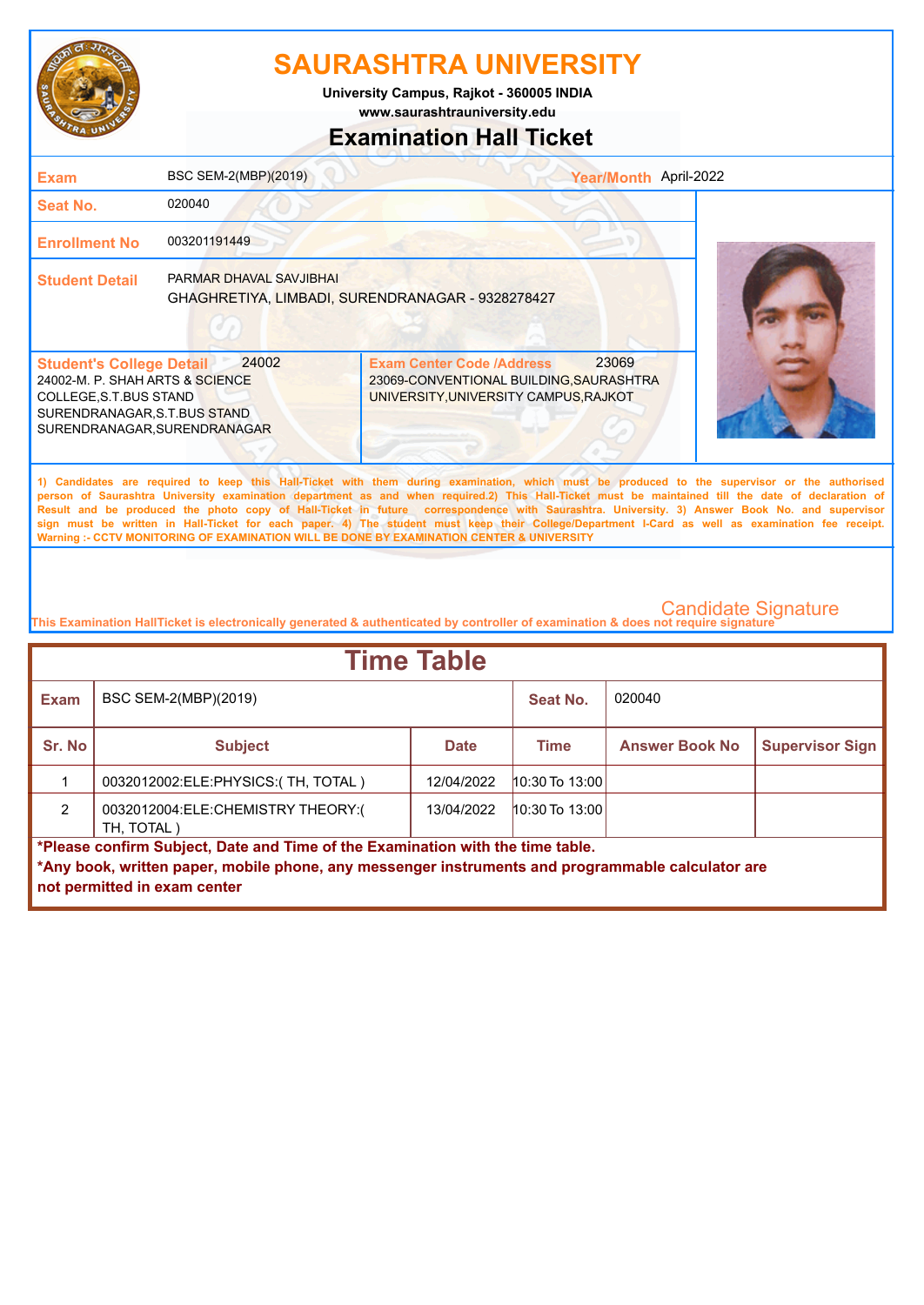

**University Campus, Rajkot - 360005 INDIA**

**www.saurashtrauniversity.edu**

## **Examination Hall Ticket**

| <b>Exam</b>                                                                                                                                                  | BSC SEM-2(MBP)(2019)                                                         | Year/Month April-2022                                                                                                                                                                                                                                                                                                                                                                                                                                                                                                                                                                                                                                                                               |  |
|--------------------------------------------------------------------------------------------------------------------------------------------------------------|------------------------------------------------------------------------------|-----------------------------------------------------------------------------------------------------------------------------------------------------------------------------------------------------------------------------------------------------------------------------------------------------------------------------------------------------------------------------------------------------------------------------------------------------------------------------------------------------------------------------------------------------------------------------------------------------------------------------------------------------------------------------------------------------|--|
| <b>Seat No.</b>                                                                                                                                              | 020041                                                                       |                                                                                                                                                                                                                                                                                                                                                                                                                                                                                                                                                                                                                                                                                                     |  |
| <b>Enrollment No</b>                                                                                                                                         | 003201191354                                                                 |                                                                                                                                                                                                                                                                                                                                                                                                                                                                                                                                                                                                                                                                                                     |  |
| <b>Student Detail</b>                                                                                                                                        | <b>GOYAL KIRANBHAI KALUBHAI</b><br>SANGOI, SAYLA, SURENDRANAGAR - 9773276616 |                                                                                                                                                                                                                                                                                                                                                                                                                                                                                                                                                                                                                                                                                                     |  |
| <b>Student's College Detail</b><br>24002-M. P. SHAH ARTS & SCIENCE<br>COLLEGE, S.T.BUS STAND<br>SURENDRANAGAR, S.T.BUS STAND<br>SURENDRANAGAR, SURENDRANAGAR | 24002                                                                        | 23069<br><b>Exam Center Code /Address</b><br>23069-CONVENTIONAL BUILDING, SAURASHTRA<br>UNIVERSITY, UNIVERSITY CAMPUS, RAJKOT                                                                                                                                                                                                                                                                                                                                                                                                                                                                                                                                                                       |  |
|                                                                                                                                                              |                                                                              | 1) Candidates are required to keep this Hall-Ticket with them during examination, which must be produced to the supervisor or the authorised<br>person of Saurashtra University examination department as and when required.2) This Hall-Ticket must be maintained till the date of declaration of<br>Result and be produced the photo copy of Hall-Ticket in future correspondence with Saurashtra. University. 3) Answer Book No. and supervisor<br>sign must be written in Hall-Ticket for each paper. 4) The student must keep their College/Department I-Card as well as examination fee receipt.<br>Warning :- CCTV MONITORING OF EXAMINATION WILL BE DONE BY EXAMINATION CENTER & UNIVERSITY |  |

| <b>Time Table</b>                                                              |                                                                                                   |             |                  |                       |                        |
|--------------------------------------------------------------------------------|---------------------------------------------------------------------------------------------------|-------------|------------------|-----------------------|------------------------|
| <b>Exam</b>                                                                    | BSC SEM-2(MBP)(2019)                                                                              |             | Seat No.         | 020041                |                        |
| Sr. No                                                                         | <b>Subject</b>                                                                                    | <b>Date</b> | <b>Time</b>      | <b>Answer Book No</b> | <b>Supervisor Sign</b> |
|                                                                                | 0032012002:ELE:PHYSICS:(TH, TOTAL)                                                                | 12/04/2022  | $10:30$ To 13:00 |                       |                        |
| $\mathcal{P}$                                                                  | 0032012004:ELE:CHEMISTRY THEORY:(<br>TH, TOTAL)                                                   | 13/04/2022  | $10:30$ To 13:00 |                       |                        |
| *Please confirm Subject, Date and Time of the Examination with the time table. |                                                                                                   |             |                  |                       |                        |
|                                                                                | *Any book, written paper, mobile phone, any messenger instruments and programmable calculator are |             |                  |                       |                        |
|                                                                                | not permitted in exam center                                                                      |             |                  |                       |                        |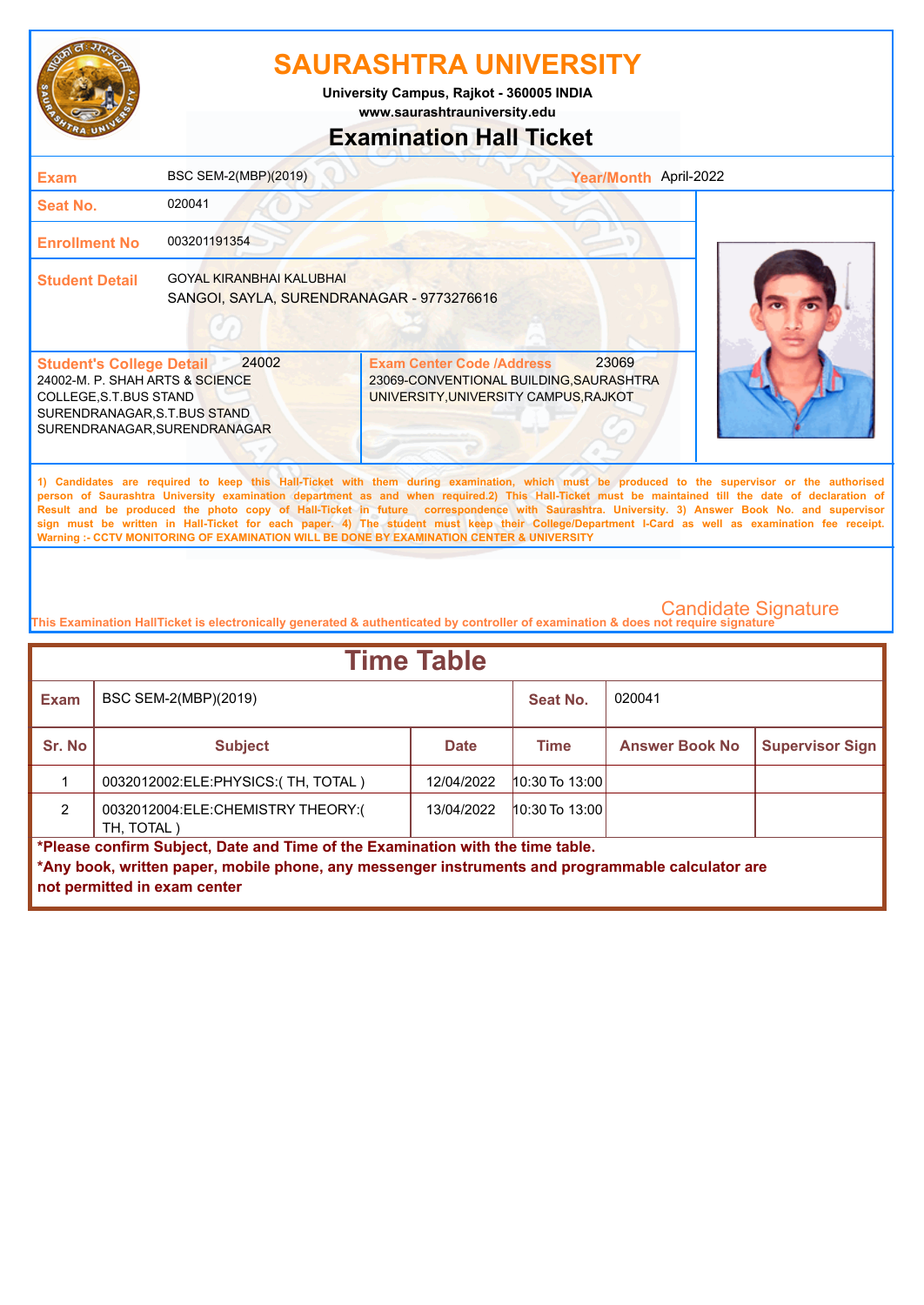

**www.saurashtrauniversity.edu University Campus, Rajkot - 360005 INDIA**

## **Examination Hall Ticket**

| <b>Exam</b>                                                                                                                                                   | BSC SEM-2(MBP)(2019)                                                                                                     |                                                                                                                                                                                                                                                                                                                                                                                                                                                                                                                                                                                                                                                                                                     | Year/Month April-2022 |
|---------------------------------------------------------------------------------------------------------------------------------------------------------------|--------------------------------------------------------------------------------------------------------------------------|-----------------------------------------------------------------------------------------------------------------------------------------------------------------------------------------------------------------------------------------------------------------------------------------------------------------------------------------------------------------------------------------------------------------------------------------------------------------------------------------------------------------------------------------------------------------------------------------------------------------------------------------------------------------------------------------------------|-----------------------|
| Seat No.                                                                                                                                                      | 020042                                                                                                                   |                                                                                                                                                                                                                                                                                                                                                                                                                                                                                                                                                                                                                                                                                                     |                       |
| <b>Enrollment No</b>                                                                                                                                          | 003201191460                                                                                                             |                                                                                                                                                                                                                                                                                                                                                                                                                                                                                                                                                                                                                                                                                                     |                       |
| <b>Student Detail</b>                                                                                                                                         | PARMAR PRADIPKUMAR MUKESHBHAI<br>Motovas behind juna police station limbdi 363421, LIMBDI,<br>SURENDRANAGAR - 9327663760 |                                                                                                                                                                                                                                                                                                                                                                                                                                                                                                                                                                                                                                                                                                     |                       |
| <b>Student's College Detail</b><br>24002-M. P. SHAH ARTS & SCIENCE<br>COLLEGE, S.T. BUS STAND<br>SURENDRANAGAR, S.T.BUS STAND<br>SURENDRANAGAR, SURENDRANAGAR | 24002                                                                                                                    | 23069<br><b>Exam Center Code /Address</b><br>23069-CONVENTIONAL BUILDING, SAURASHTRA<br>UNIVERSITY, UNIVERSITY CAMPUS, RAJKOT                                                                                                                                                                                                                                                                                                                                                                                                                                                                                                                                                                       |                       |
|                                                                                                                                                               |                                                                                                                          | 1) Candidates are required to keep this Hall-Ticket with them during examination, which must be produced to the supervisor or the authorised<br>person of Saurashtra University examination department as and when required.2) This Hall-Ticket must be maintained till the date of declaration of<br>Result and be produced the photo copy of Hall-Ticket in future correspondence with Saurashtra. University. 3) Answer Book No. and supervisor<br>sign must be written in Hall-Ticket for each paper. 4) The student must keep their College/Department I-Card as well as examination fee receipt.<br>Warning :- CCTV MONITORING OF EXAMINATION WILL BE DONE BY EXAMINATION CENTER & UNIVERSITY |                       |
|                                                                                                                                                               |                                                                                                                          |                                                                                                                                                                                                                                                                                                                                                                                                                                                                                                                                                                                                                                                                                                     |                       |

| <b>Time Table</b>                                                                                                                                                                                                   |                                                 |             |                    |                       |                        |
|---------------------------------------------------------------------------------------------------------------------------------------------------------------------------------------------------------------------|-------------------------------------------------|-------------|--------------------|-----------------------|------------------------|
| <b>Exam</b>                                                                                                                                                                                                         | BSC SEM-2(MBP)(2019)                            |             | Seat No.           | 020042                |                        |
| Sr. No                                                                                                                                                                                                              | <b>Subject</b>                                  | <b>Date</b> | <b>Time</b>        | <b>Answer Book No</b> | <b>Supervisor Sign</b> |
|                                                                                                                                                                                                                     | 0032012002:ELE:PHYSICS:(TH, TOTAL)              | 12/04/2022  | $10:30$ To $13:00$ |                       |                        |
| $\mathcal{P}$                                                                                                                                                                                                       | 0032012004:ELE:CHEMISTRY THEORY:(<br>TH. TOTAL) | 13/04/2022  | $10:30$ To $13:00$ |                       |                        |
| *Please confirm Subject, Date and Time of the Examination with the time table.<br>*Any book, written paper, mobile phone, any messenger instruments and programmable calculator are<br>not permitted in exam center |                                                 |             |                    |                       |                        |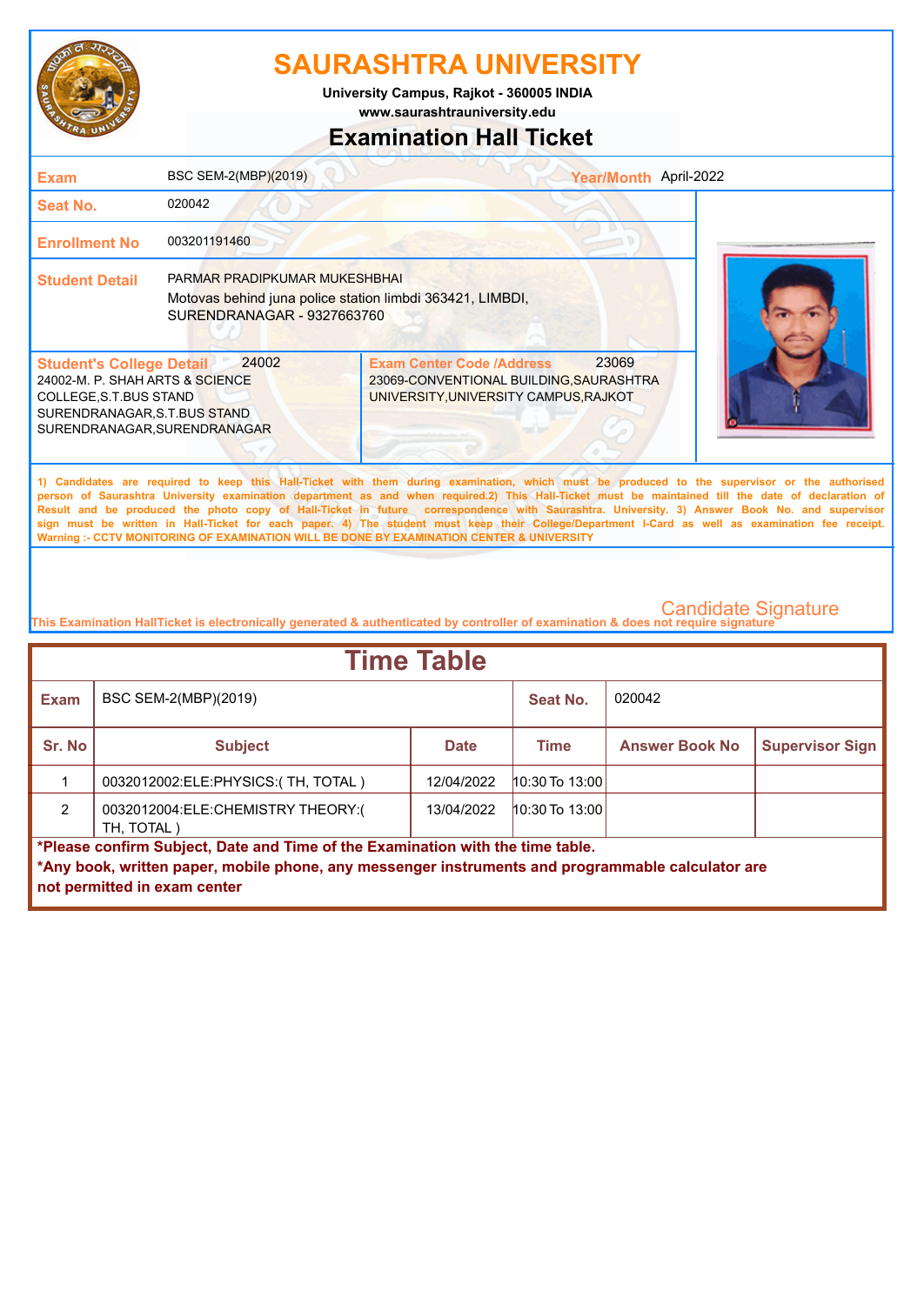

**University Campus, Rajkot - 360005 INDIA**

**www.saurashtrauniversity.edu**

## **Examination Hall Ticket**

| <b>Exam</b>                                                                                                                                                  | BSC SEM-2(MBP)(2019)                           | Year/Month April-2022                                                                                                                                                                                                                                                                                                                                                                                                                                                                                                                                                                                                                                                                               |              |
|--------------------------------------------------------------------------------------------------------------------------------------------------------------|------------------------------------------------|-----------------------------------------------------------------------------------------------------------------------------------------------------------------------------------------------------------------------------------------------------------------------------------------------------------------------------------------------------------------------------------------------------------------------------------------------------------------------------------------------------------------------------------------------------------------------------------------------------------------------------------------------------------------------------------------------------|--------------|
| <b>Seat No.</b>                                                                                                                                              | 020043                                         |                                                                                                                                                                                                                                                                                                                                                                                                                                                                                                                                                                                                                                                                                                     |              |
| <b>Enrollment No</b>                                                                                                                                         | 003201191503                                   |                                                                                                                                                                                                                                                                                                                                                                                                                                                                                                                                                                                                                                                                                                     |              |
| <b>Student Detail</b>                                                                                                                                        | <b>SHAIKH AYAN SHABBIRBHAI</b><br>- 7283968044 | SONAWALA HOSPITAL STAFF QUARTER BOTAD, BOTAD, BOTAD                                                                                                                                                                                                                                                                                                                                                                                                                                                                                                                                                                                                                                                 |              |
| <b>Student's College Detail</b><br>24002-M. P. SHAH ARTS & SCIENCE<br>COLLEGE, S.T.BUS STAND<br>SURENDRANAGAR, S.T.BUS STAND<br>SURENDRANAGAR, SURENDRANAGAR | 24002                                          | 23069<br><b>Exam Center Code /Address</b><br>23069-CONVENTIONAL BUILDING, SAURASHTRA<br>UNIVERSITY, UNIVERSITY CAMPUS, RAJKOT                                                                                                                                                                                                                                                                                                                                                                                                                                                                                                                                                                       | <b>CARRI</b> |
|                                                                                                                                                              |                                                | 1) Candidates are required to keep this Hall-Ticket with them during examination, which must be produced to the supervisor or the authorised<br>person of Saurashtra University examination department as and when required.2) This Hall-Ticket must be maintained till the date of declaration of<br>Result and be produced the photo copy of Hall-Ticket in future correspondence with Saurashtra. University. 3) Answer Book No. and supervisor<br>sign must be written in Hall-Ticket for each paper. 4) The student must keep their College/Department I-Card as well as examination fee receipt.<br>Warning :- CCTV MONITORING OF EXAMINATION WILL BE DONE BY EXAMINATION CENTER & UNIVERSITY |              |
|                                                                                                                                                              |                                                |                                                                                                                                                                                                                                                                                                                                                                                                                                                                                                                                                                                                                                                                                                     |              |

| <b>Time Table</b>                                                              |                                                                                                                                   |             |                    |                       |                        |  |
|--------------------------------------------------------------------------------|-----------------------------------------------------------------------------------------------------------------------------------|-------------|--------------------|-----------------------|------------------------|--|
| <b>Exam</b>                                                                    | BSC SEM-2(MBP)(2019)                                                                                                              |             | Seat No.           | 020043                |                        |  |
| Sr. No                                                                         | <b>Subject</b>                                                                                                                    | <b>Date</b> | <b>Time</b>        | <b>Answer Book No</b> | <b>Supervisor Sign</b> |  |
|                                                                                | 0032012001:COM:SCIENTIFIC TECHNICAL<br><b>COMMUNICATION SKILL: (TH, TOTAL)</b>                                                    | 11/04/2022  | $10:30$ To $13:00$ |                       |                        |  |
| $\overline{2}$                                                                 | 0032012004:ELE:CHEMISTRY THEORY:(<br>TH, TOTAL)                                                                                   | 13/04/2022  | $10:30$ To $13:00$ |                       |                        |  |
| *Please confirm Subject, Date and Time of the Examination with the time table. |                                                                                                                                   |             |                    |                       |                        |  |
|                                                                                | *Any book, written paper, mobile phone, any messenger instruments and programmable calculator are<br>not permitted in exam center |             |                    |                       |                        |  |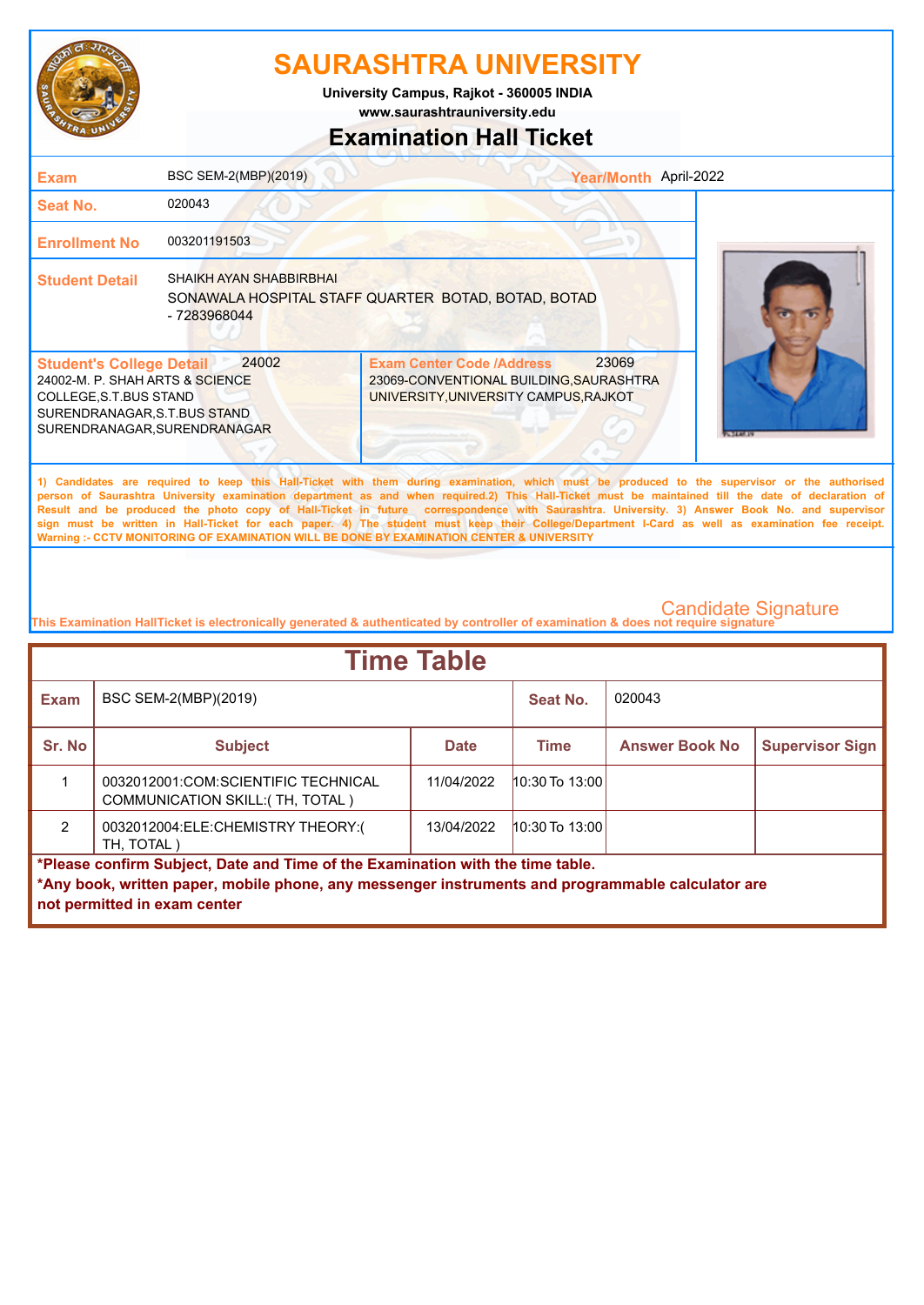

**University Campus, Rajkot - 360005 INDIA**

**www.saurashtrauniversity.edu**

## **Examination Hall Ticket**

| <b>Exam</b>                                                                                                                                                  | BSC SEM-2(MBP)(2019)                | Year/Month April-2022                                                                                                                                                                                                                                                                                                                                                                                                                                                                                                                                                                                                                                                                               |  |
|--------------------------------------------------------------------------------------------------------------------------------------------------------------|-------------------------------------|-----------------------------------------------------------------------------------------------------------------------------------------------------------------------------------------------------------------------------------------------------------------------------------------------------------------------------------------------------------------------------------------------------------------------------------------------------------------------------------------------------------------------------------------------------------------------------------------------------------------------------------------------------------------------------------------------------|--|
| <b>Seat No.</b>                                                                                                                                              | 020044                              |                                                                                                                                                                                                                                                                                                                                                                                                                                                                                                                                                                                                                                                                                                     |  |
| <b>Enrollment No</b>                                                                                                                                         | 003201191524                        |                                                                                                                                                                                                                                                                                                                                                                                                                                                                                                                                                                                                                                                                                                     |  |
| <b>Student Detail</b>                                                                                                                                        | VADEKHANIYA MAHENDRABHAI BHARATBHAI | AT VADEKHAN, LAKHATAR, SURENDRANAGAR - 7046376929                                                                                                                                                                                                                                                                                                                                                                                                                                                                                                                                                                                                                                                   |  |
| <b>Student's College Detail</b><br>24002-M. P. SHAH ARTS & SCIENCE<br>COLLEGE, S.T.BUS STAND<br>SURENDRANAGAR, S.T.BUS STAND<br>SURENDRANAGAR, SURENDRANAGAR | 24002                               | 23069<br><b>Exam Center Code /Address</b><br>23069-CONVENTIONAL BUILDING, SAURASHTRA<br>UNIVERSITY, UNIVERSITY CAMPUS, RAJKOT                                                                                                                                                                                                                                                                                                                                                                                                                                                                                                                                                                       |  |
|                                                                                                                                                              |                                     | 1) Candidates are required to keep this Hall-Ticket with them during examination, which must be produced to the supervisor or the authorised<br>person of Saurashtra University examination department as and when required.2) This Hall-Ticket must be maintained till the date of declaration of<br>Result and be produced the photo copy of Hall-Ticket in future correspondence with Saurashtra. University. 3) Answer Book No. and supervisor<br>sign must be written in Hall-Ticket for each paper. 4) The student must keep their College/Department I-Card as well as examination fee receipt.<br>Warning :- CCTV MONITORING OF EXAMINATION WILL BE DONE BY EXAMINATION CENTER & UNIVERSITY |  |

| <b>Time Table</b>                                                              |                                                                                                                                   |             |                    |                       |                        |  |
|--------------------------------------------------------------------------------|-----------------------------------------------------------------------------------------------------------------------------------|-------------|--------------------|-----------------------|------------------------|--|
| <b>Exam</b>                                                                    | BSC SEM-2(MBP)(2019)                                                                                                              |             | Seat No.           | 020044                |                        |  |
| Sr. No                                                                         | <b>Subject</b>                                                                                                                    | <b>Date</b> | <b>Time</b>        | <b>Answer Book No</b> | <b>Supervisor Sign</b> |  |
|                                                                                | 0032012001:COM:SCIENTIFIC TECHNICAL<br>COMMUNICATION SKILL: (TH, TOTAL)                                                           | 11/04/2022  | $10:30$ To $13:00$ |                       |                        |  |
| $\mathcal{P}$                                                                  | 0032012004:ELE:CHEMISTRY THEORY:(<br>TH, TOTAL)                                                                                   | 13/04/2022  | $10:30$ To $13:00$ |                       |                        |  |
| *Please confirm Subject, Date and Time of the Examination with the time table. |                                                                                                                                   |             |                    |                       |                        |  |
|                                                                                | *Any book, written paper, mobile phone, any messenger instruments and programmable calculator are<br>not permitted in exam center |             |                    |                       |                        |  |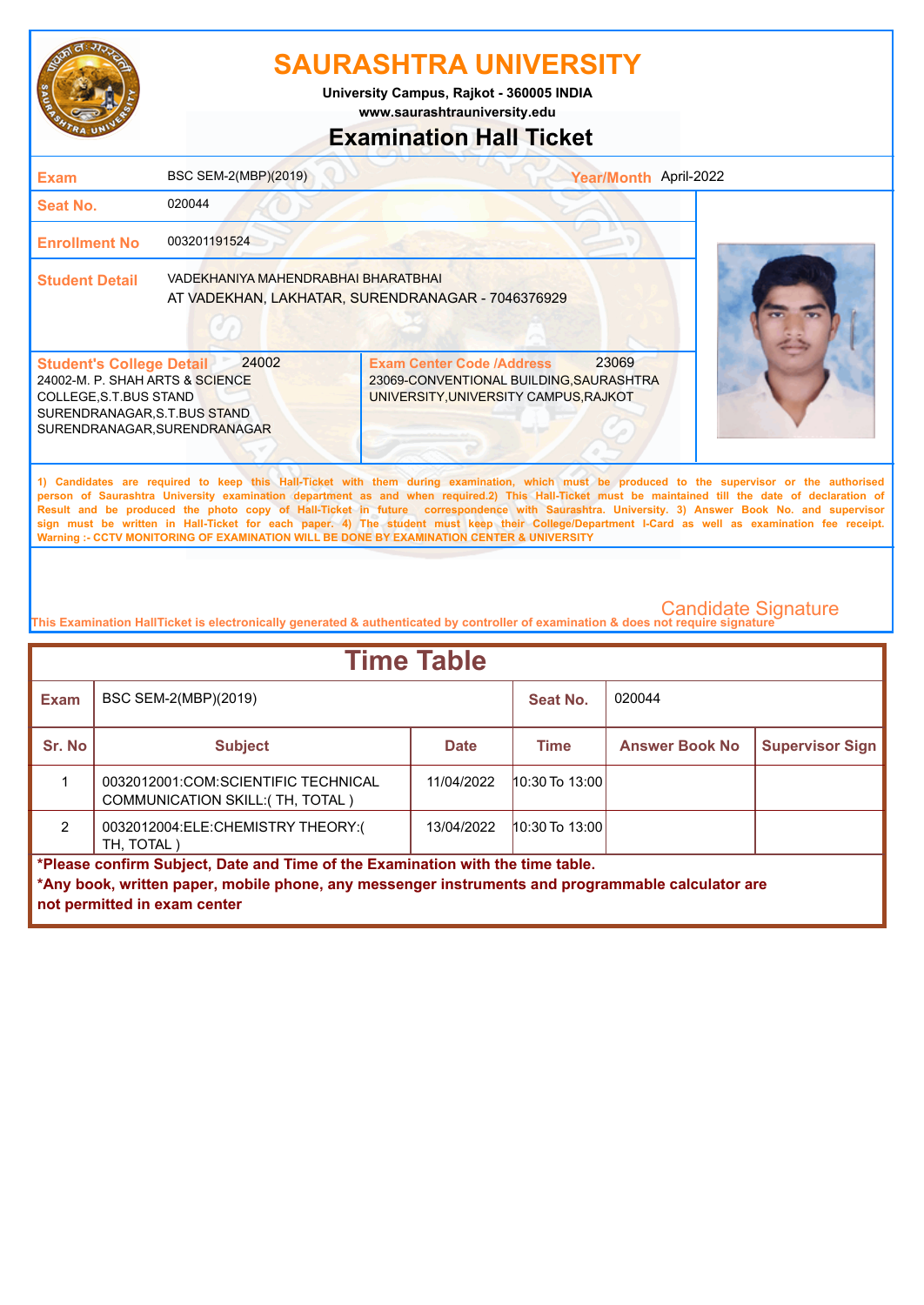

**www.saurashtrauniversity.edu University Campus, Rajkot - 360005 INDIA**

## **Examination Hall Ticket**

| <b>Exam</b>                                                                                                                                                   | BSC SEM-2(MBP)(2019)                                                                                                            |                                                                                                                                                                                                                                           | Year/Month April-2022 |                                                                                                                                                                                                                                                                                                                                                                                                                                                        |
|---------------------------------------------------------------------------------------------------------------------------------------------------------------|---------------------------------------------------------------------------------------------------------------------------------|-------------------------------------------------------------------------------------------------------------------------------------------------------------------------------------------------------------------------------------------|-----------------------|--------------------------------------------------------------------------------------------------------------------------------------------------------------------------------------------------------------------------------------------------------------------------------------------------------------------------------------------------------------------------------------------------------------------------------------------------------|
| <b>Seat No.</b>                                                                                                                                               | 020045                                                                                                                          |                                                                                                                                                                                                                                           |                       |                                                                                                                                                                                                                                                                                                                                                                                                                                                        |
| <b>Enrollment No</b>                                                                                                                                          | 003201201878                                                                                                                    |                                                                                                                                                                                                                                           |                       |                                                                                                                                                                                                                                                                                                                                                                                                                                                        |
| <b>Student Detail</b>                                                                                                                                         | <b>VEGAD DARSHANBHAI MAHENDRABHAI</b><br>AT-RATANPAR<br>SHIVNAGAR STREET NO-1<br>NEAR LEVA PATEL VADI, WADHWAN, SURENDRANAGAR - |                                                                                                                                                                                                                                           |                       |                                                                                                                                                                                                                                                                                                                                                                                                                                                        |
| <b>Student's College Detail</b><br>24002-M. P. SHAH ARTS & SCIENCE<br>COLLEGE, S.T. BUS STAND<br>SURENDRANAGAR, S.T.BUS STAND<br>SURENDRANAGAR, SURENDRANAGAR | 24002                                                                                                                           | <b>Exam Center Code /Address</b><br>23069-CONVENTIONAL BUILDING, SAURASHTRA<br>UNIVERSITY, UNIVERSITY CAMPUS, RAJKOT                                                                                                                      | 23069                 | <b>/EGAD DARSHAN M</b><br>9.12.2019                                                                                                                                                                                                                                                                                                                                                                                                                    |
|                                                                                                                                                               |                                                                                                                                 | 1) Candidates are required to keep this Hall-Ticket with them during examination, which must be produced to the supervisor or the authorised<br>Warning :- CCTV MONITORING OF EXAMINATION WILL BE DONE BY EXAMINATION CENTER & UNIVERSITY |                       | person of Saurashtra University examination department as and when required.2) This Hall-Ticket must be maintained till the date of declaration of<br>Result and be produced the photo copy of Hall-Ticket in future correspondence with Saurashtra. University. 3) Answer Book No. and supervisor<br>sign must be written in Hall-Ticket for each paper. 4) The student must keep their College/Department I-Card as well as examination fee receipt. |
|                                                                                                                                                               |                                                                                                                                 |                                                                                                                                                                                                                                           |                       |                                                                                                                                                                                                                                                                                                                                                                                                                                                        |

| <b>Time Table</b> |                                                                                                                                                                                                                          |             |                    |                       |                        |  |
|-------------------|--------------------------------------------------------------------------------------------------------------------------------------------------------------------------------------------------------------------------|-------------|--------------------|-----------------------|------------------------|--|
| <b>Exam</b>       | BSC SEM-2(MBP)(2019)                                                                                                                                                                                                     |             | Seat No.           | 020045                |                        |  |
| <b>Sr. No</b>     | <b>Subject</b>                                                                                                                                                                                                           | <b>Date</b> | <b>Time</b>        | <b>Answer Book No</b> | <b>Supervisor Sign</b> |  |
|                   | 0032012006:ELE:BOTANY:(INT, TH,<br>TOTAL)                                                                                                                                                                                | 16/04/2022  | $10:30$ To $13:00$ |                       |                        |  |
|                   | *Please confirm Subject, Date and Time of the Examination with the time table.<br>$\,$ *Any book, written paper, mobile phone, any messenger instruments and programmable calculator are<br>not permitted in exam center |             |                    |                       |                        |  |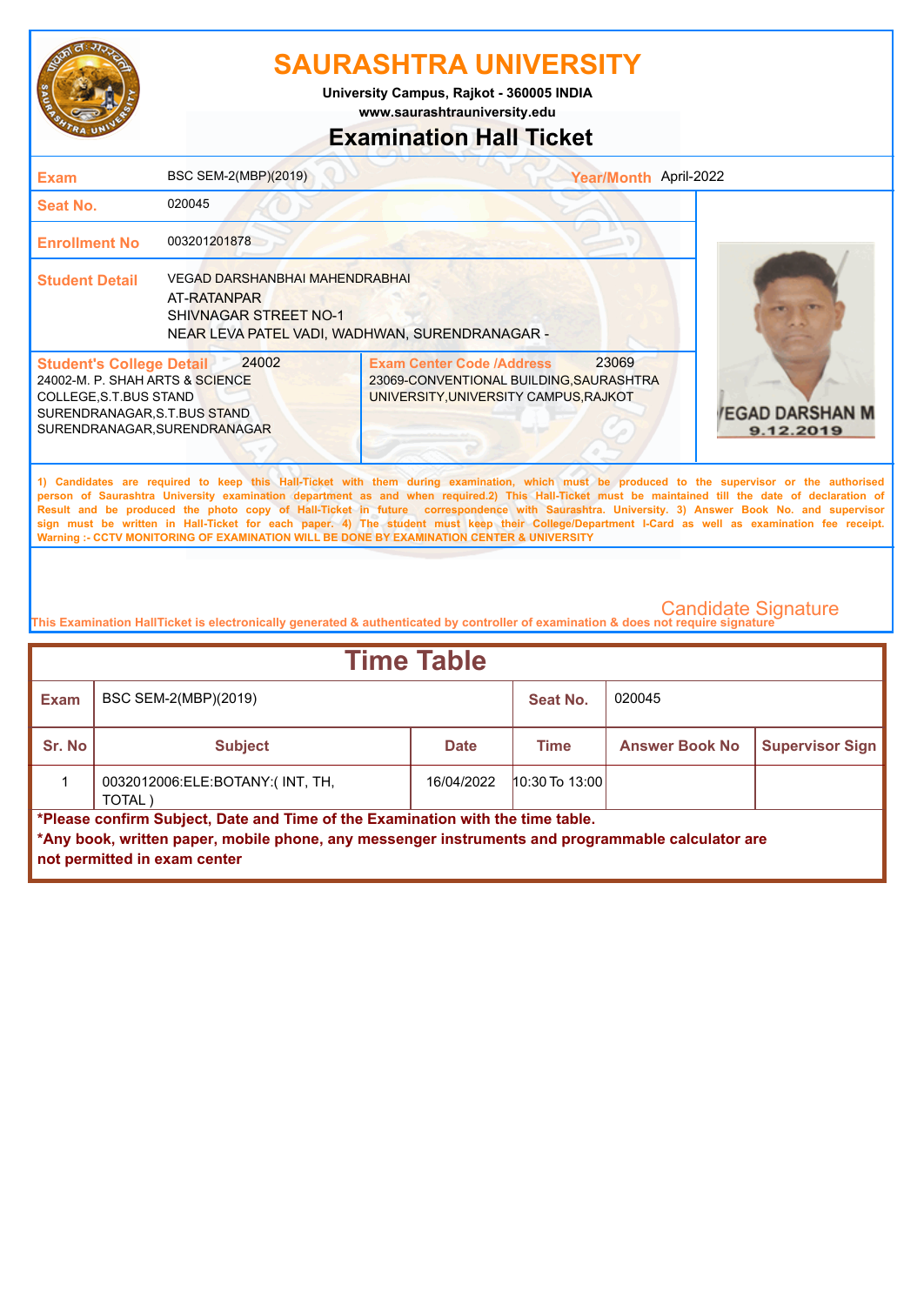

**www.saurashtrauniversity.edu University Campus, Rajkot - 360005 INDIA**

# **Examination Hall Ticket**

| <b>Exam</b>                                                                                                                                                 | BSC SEM-2(MBP)(2019)                                                           | Year/Month April-2022                                                                                                                                                                                                                                                                                                                                                                                                                                                                                                                                                                                                                                                                               |                                          |
|-------------------------------------------------------------------------------------------------------------------------------------------------------------|--------------------------------------------------------------------------------|-----------------------------------------------------------------------------------------------------------------------------------------------------------------------------------------------------------------------------------------------------------------------------------------------------------------------------------------------------------------------------------------------------------------------------------------------------------------------------------------------------------------------------------------------------------------------------------------------------------------------------------------------------------------------------------------------------|------------------------------------------|
| Seat No.                                                                                                                                                    | 020046                                                                         |                                                                                                                                                                                                                                                                                                                                                                                                                                                                                                                                                                                                                                                                                                     |                                          |
| <b>Enrollment No</b>                                                                                                                                        | 003201201757                                                                   |                                                                                                                                                                                                                                                                                                                                                                                                                                                                                                                                                                                                                                                                                                     |                                          |
| <b>Student Detail</b>                                                                                                                                       | <b>MER KIRANBHAI PARAGBHAI</b><br>CHORVIRA, SAYALA, SURENDRANAGAR - 9998634899 |                                                                                                                                                                                                                                                                                                                                                                                                                                                                                                                                                                                                                                                                                                     |                                          |
| <b>Student's College Detail</b><br>24002-M. P. SHAH ARTS & SCIENCE<br>COLLEGE, S.T.BUS STAND<br>SURENDRANAGAR, S.T.BUS STAND<br>SURENDRANAGAR.SURENDRANAGAR | 24002                                                                          | 23069<br><b>Exam Center Code /Address</b><br>23069-CONVENTIONAL BUILDING, SAURASHTRA<br>UNIVERSITY, UNIVERSITY CAMPUS, RAJKOT                                                                                                                                                                                                                                                                                                                                                                                                                                                                                                                                                                       | <b>MER KIRANBHAI P.</b><br>DT:17/12/2019 |
|                                                                                                                                                             |                                                                                | 1) Candidates are required to keep this Hall-Ticket with them during examination, which must be produced to the supervisor or the authorised<br>person of Saurashtra University examination department as and when required.2) This Hall-Ticket must be maintained till the date of declaration of<br>Result and be produced the photo copy of Hall-Ticket in future correspondence with Saurashtra. University. 3) Answer Book No. and supervisor<br>sign must be written in Hall-Ticket for each paper. 4) The student must keep their College/Department I-Card as well as examination fee receipt.<br>Warning :- CCTV MONITORING OF EXAMINATION WILL BE DONE BY EXAMINATION CENTER & UNIVERSITY |                                          |
|                                                                                                                                                             |                                                                                |                                                                                                                                                                                                                                                                                                                                                                                                                                                                                                                                                                                                                                                                                                     | Condidata Cianatura                      |

| <b>Time Table</b>                                                                                                                                                                                                   |                                   |             |                  |                       |                        |  |
|---------------------------------------------------------------------------------------------------------------------------------------------------------------------------------------------------------------------|-----------------------------------|-------------|------------------|-----------------------|------------------------|--|
| <b>Exam</b>                                                                                                                                                                                                         | BSC SEM-2(MBP)(2019)              |             | Seat No.         | 020046                |                        |  |
| Sr. No                                                                                                                                                                                                              | <b>Subject</b>                    | <b>Date</b> | Time             | <b>Answer Book No</b> | <b>Supervisor Sign</b> |  |
|                                                                                                                                                                                                                     | 0032012006:ELE:BOTANY:(TH, TOTAL) | 16/04/2022  | $10:30$ To 13:00 |                       |                        |  |
| *Please confirm Subject, Date and Time of the Examination with the time table.<br>*Any book, written paper, mobile phone, any messenger instruments and programmable calculator are<br>not permitted in exam center |                                   |             |                  |                       |                        |  |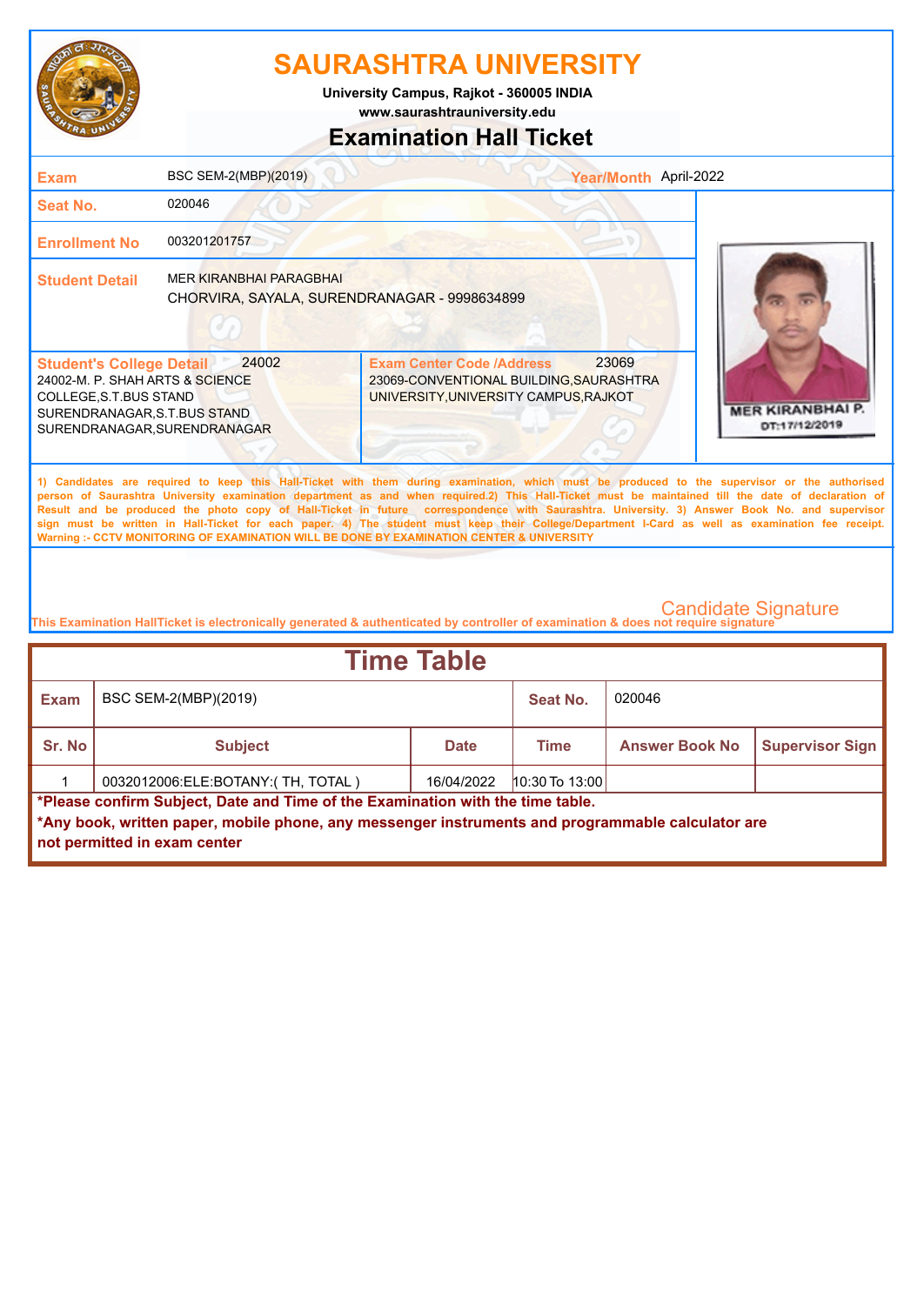

**University Campus, Rajkot - 360005 INDIA**

**www.saurashtrauniversity.edu**

### **Examination Hall Ticket**

| Exam                                                                                                                                                                                                                                                                                                                                                                                                                                                                                                                                                                                                                                                                                                | BSC SEM-2(MBP)(2019)        | Year/Month April-2022                                                                                                         |  |  |  |
|-----------------------------------------------------------------------------------------------------------------------------------------------------------------------------------------------------------------------------------------------------------------------------------------------------------------------------------------------------------------------------------------------------------------------------------------------------------------------------------------------------------------------------------------------------------------------------------------------------------------------------------------------------------------------------------------------------|-----------------------------|-------------------------------------------------------------------------------------------------------------------------------|--|--|--|
| Seat No.                                                                                                                                                                                                                                                                                                                                                                                                                                                                                                                                                                                                                                                                                            | 020047                      |                                                                                                                               |  |  |  |
| <b>Enrollment No</b>                                                                                                                                                                                                                                                                                                                                                                                                                                                                                                                                                                                                                                                                                | 003201201677                |                                                                                                                               |  |  |  |
| <b>Student Detail</b>                                                                                                                                                                                                                                                                                                                                                                                                                                                                                                                                                                                                                                                                               | DABHI KISHANBHAI ISHWARBHAI | AT-BHRUGUPUR, CHUDA, SURENDRANAGAR - 7284980775                                                                               |  |  |  |
| <b>Student's College Detail</b><br>24002-M. P. SHAH ARTS & SCIENCE<br>COLLEGE, S.T. BUS STAND<br>SURENDRANAGAR, S.T.BUS STAND<br>SURENDRANAGAR, SURENDRANAGAR                                                                                                                                                                                                                                                                                                                                                                                                                                                                                                                                       | 24002                       | 23069<br><b>Exam Center Code /Address</b><br>23069-CONVENTIONAL BUILDING, SAURASHTRA<br>UNIVERSITY, UNIVERSITY CAMPUS, RAJKOT |  |  |  |
| 1) Candidates are required to keep this Hall-Ticket with them during examination, which must be produced to the supervisor or the authorised<br>person of Saurashtra University examination department as and when required.2) This Hall-Ticket must be maintained till the date of declaration of<br>Result and be produced the photo copy of Hall-Ticket in future correspondence with Saurashtra. University. 3) Answer Book No. and supervisor<br>sign must be written in Hall-Ticket for each paper. 4) The student must keep their College/Department I-Card as well as examination fee receipt.<br>Warning :- CCTV MONITORING OF EXAMINATION WILL BE DONE BY EXAMINATION CENTER & UNIVERSITY |                             |                                                                                                                               |  |  |  |

| <b>Time Table</b> |                                                                                                                                                                                                                     |             |                  |                       |                        |  |
|-------------------|---------------------------------------------------------------------------------------------------------------------------------------------------------------------------------------------------------------------|-------------|------------------|-----------------------|------------------------|--|
| Exam              | BSC SEM-2(MBP)(2019)                                                                                                                                                                                                |             | Seat No.         | 020047                |                        |  |
| Sr. No            | <b>Subject</b>                                                                                                                                                                                                      | <b>Date</b> | Time             | <b>Answer Book No</b> | <b>Supervisor Sign</b> |  |
|                   | 0032012006:ELE:BOTANY:(INT, TH,<br>TOTAL)                                                                                                                                                                           | 16/04/2022  | $10:30$ To 13:00 |                       |                        |  |
|                   | *Please confirm Subject, Date and Time of the Examination with the time table.<br>*Any book, written paper, mobile phone, any messenger instruments and programmable calculator are<br>not permitted in exam center |             |                  |                       |                        |  |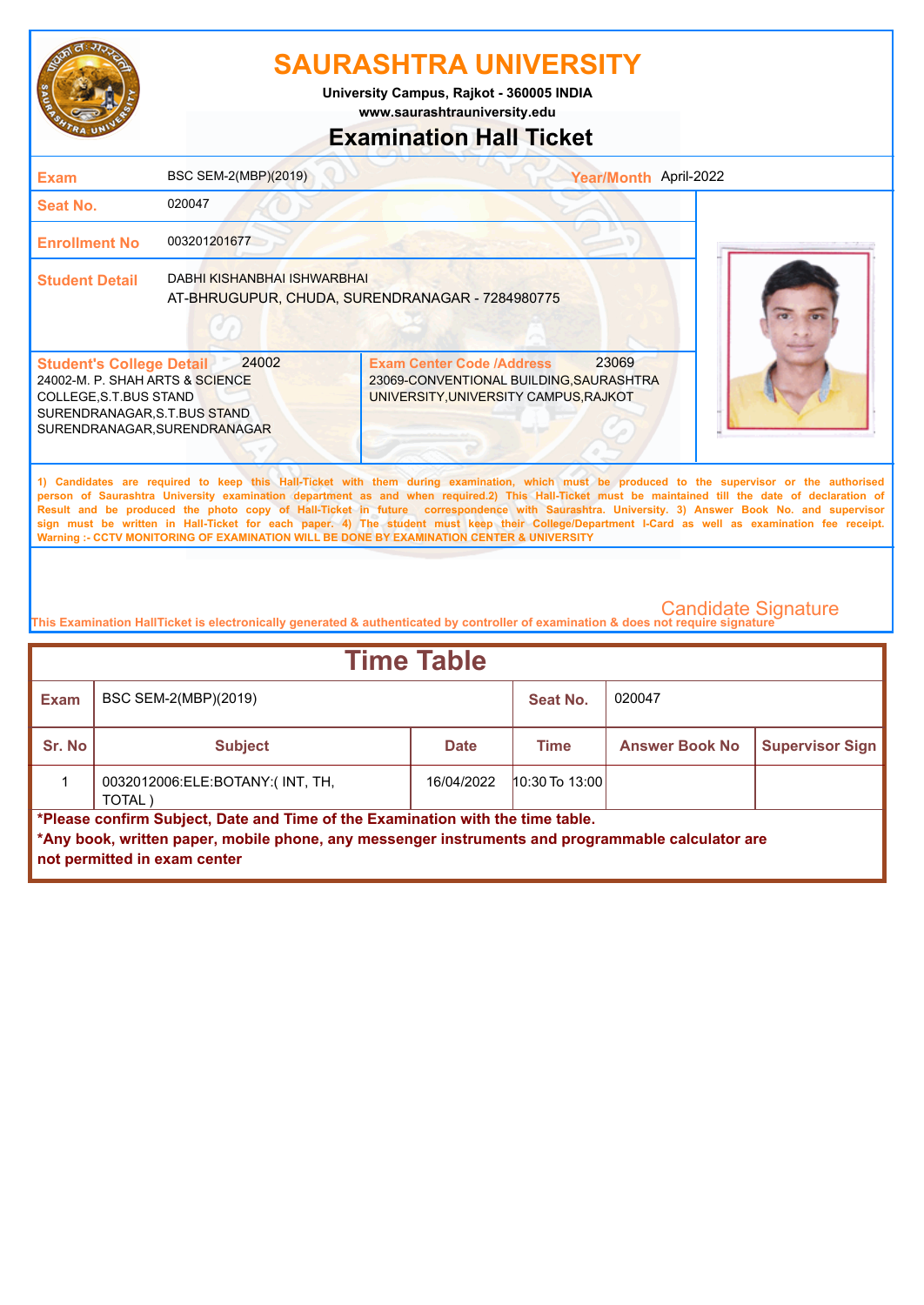

**www.saurashtrauniversity.edu University Campus, Rajkot - 360005 INDIA**

# **Examination Hall Ticket**

| <b>Exam</b>                                                                                                                                                                                                                                                                                                                                                                                                                                                                                                                                                                                                                                                                                         | BSC SEM-2(MBP)(2019)          | Year/Month April-2022                                                                                                         |  |  |
|-----------------------------------------------------------------------------------------------------------------------------------------------------------------------------------------------------------------------------------------------------------------------------------------------------------------------------------------------------------------------------------------------------------------------------------------------------------------------------------------------------------------------------------------------------------------------------------------------------------------------------------------------------------------------------------------------------|-------------------------------|-------------------------------------------------------------------------------------------------------------------------------|--|--|
| Seat No.                                                                                                                                                                                                                                                                                                                                                                                                                                                                                                                                                                                                                                                                                            | 020048                        |                                                                                                                               |  |  |
| <b>Enrollment No</b>                                                                                                                                                                                                                                                                                                                                                                                                                                                                                                                                                                                                                                                                                | 003201201782                  |                                                                                                                               |  |  |
| <b>Student Detail</b>                                                                                                                                                                                                                                                                                                                                                                                                                                                                                                                                                                                                                                                                               | PARALIYA MAULIKBHAI MULJIBHAI | DHAL BAJAR LIMBALA, SAYALA, SURENDRANAGAR - 9558892234                                                                        |  |  |
| <b>Student's College Detail</b><br>24002-M. P. SHAH ARTS & SCIENCE<br>COLLEGE, S.T.BUS STAND<br>SURENDRANAGAR, S.T.BUS STAND<br>SURENDRANAGAR, SURENDRANAGAR                                                                                                                                                                                                                                                                                                                                                                                                                                                                                                                                        | 24002                         | 23069<br><b>Exam Center Code /Address</b><br>23069-CONVENTIONAL BUILDING, SAURASHTRA<br>UNIVERSITY, UNIVERSITY CAMPUS, RAJKOT |  |  |
| 1) Candidates are required to keep this Hall-Ticket with them during examination, which must be produced to the supervisor or the authorised<br>person of Saurashtra University examination department as and when required.2) This Hall-Ticket must be maintained till the date of declaration of<br>Result and be produced the photo copy of Hall-Ticket in future correspondence with Saurashtra. University. 3) Answer Book No. and supervisor<br>sign must be written in Hall-Ticket for each paper. 4) The student must keep their College/Department I-Card as well as examination fee receipt.<br>Warning :- CCTV MONITORING OF EXAMINATION WILL BE DONE BY EXAMINATION CENTER & UNIVERSITY |                               |                                                                                                                               |  |  |
|                                                                                                                                                                                                                                                                                                                                                                                                                                                                                                                                                                                                                                                                                                     |                               |                                                                                                                               |  |  |

| <b>Time Table</b> |                                                                                                                                                                                                                     |             |                    |                       |                        |  |
|-------------------|---------------------------------------------------------------------------------------------------------------------------------------------------------------------------------------------------------------------|-------------|--------------------|-----------------------|------------------------|--|
| <b>Exam</b>       | BSC SEM-2(MBP)(2019)                                                                                                                                                                                                |             | Seat No.           | 020048                |                        |  |
| Sr. No            | <b>Subject</b>                                                                                                                                                                                                      | <b>Date</b> | <b>Time</b>        | <b>Answer Book No</b> | <b>Supervisor Sign</b> |  |
|                   | 0032012006:ELE:BOTANY:(INT, TH,<br>TOTAL)                                                                                                                                                                           | 16/04/2022  | $10:30$ To $13:00$ |                       |                        |  |
|                   | *Please confirm Subject, Date and Time of the Examination with the time table.<br>*Any book, written paper, mobile phone, any messenger instruments and programmable calculator are<br>not permitted in exam center |             |                    |                       |                        |  |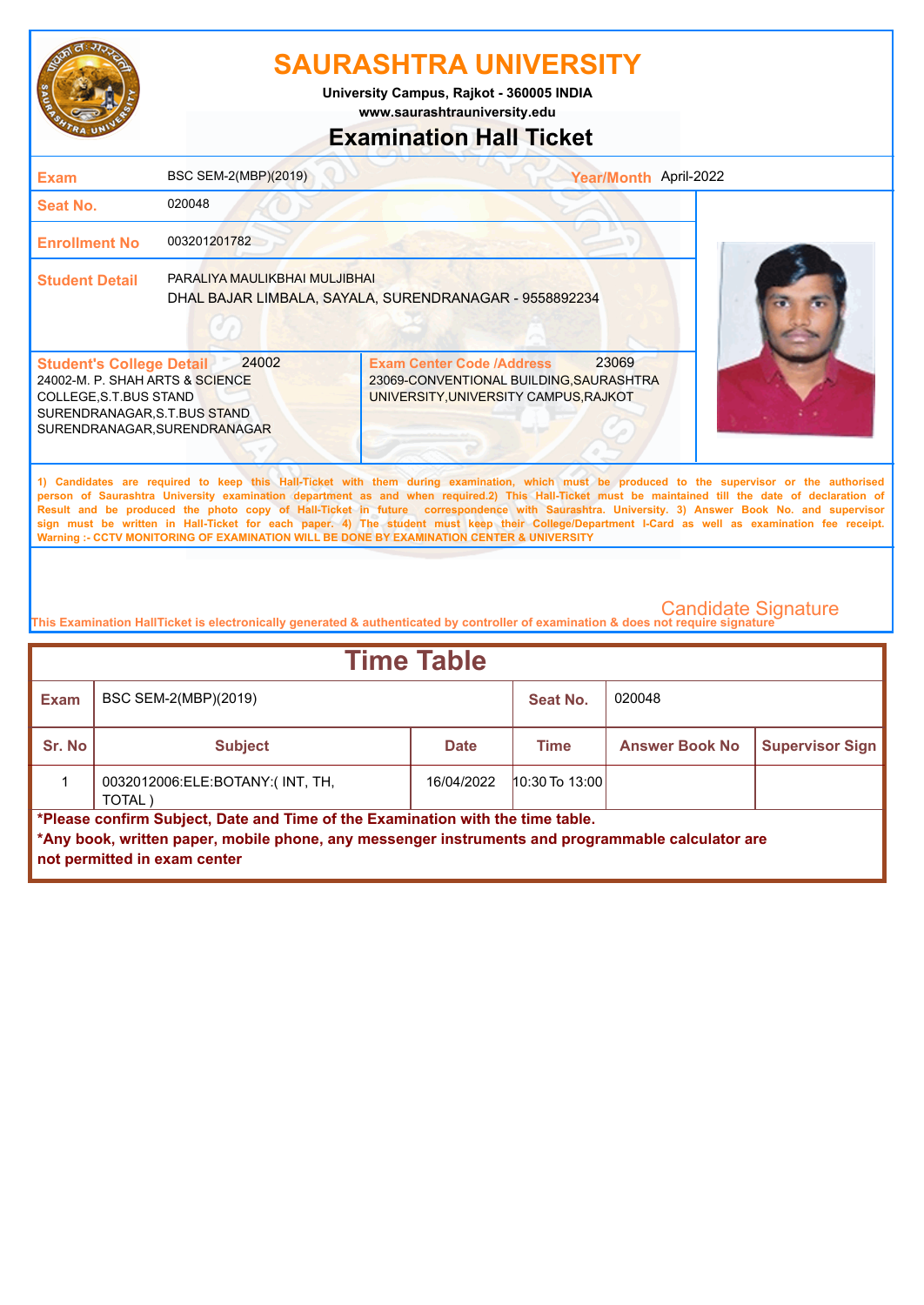

**University Campus, Rajkot - 360005 INDIA**

**www.saurashtrauniversity.edu**

### **Examination Hall Ticket**

| <b>Exam</b>                                                                                                                                                   | BSC SEM-2(MBP)(2019)          | Year/Month April-2022                                                                                                                                                                                                                                                                                                                                                                                                                                                                                                                                                                                                                                                                               |  |
|---------------------------------------------------------------------------------------------------------------------------------------------------------------|-------------------------------|-----------------------------------------------------------------------------------------------------------------------------------------------------------------------------------------------------------------------------------------------------------------------------------------------------------------------------------------------------------------------------------------------------------------------------------------------------------------------------------------------------------------------------------------------------------------------------------------------------------------------------------------------------------------------------------------------------|--|
| Seat No.                                                                                                                                                      | 020049                        |                                                                                                                                                                                                                                                                                                                                                                                                                                                                                                                                                                                                                                                                                                     |  |
| <b>Enrollment No</b>                                                                                                                                          | 003201201662                  |                                                                                                                                                                                                                                                                                                                                                                                                                                                                                                                                                                                                                                                                                                     |  |
| <b>Student Detail</b>                                                                                                                                         | CHAUHAN NITINBHAI AMBARAMBHAI | AT-VELAVADAR, WADHWAN, SURENDRANAGAR - 9898232702                                                                                                                                                                                                                                                                                                                                                                                                                                                                                                                                                                                                                                                   |  |
| <b>Student's College Detail</b><br>24002-M. P. SHAH ARTS & SCIENCE<br>COLLEGE, S.T. BUS STAND<br>SURENDRANAGAR, S.T.BUS STAND<br>SURENDRANAGAR, SURENDRANAGAR | 24002                         | 23069<br><b>Exam Center Code /Address</b><br>23069-CONVENTIONAL BUILDING, SAURASHTRA<br>UNIVERSITY, UNIVERSITY CAMPUS, RAJKOT                                                                                                                                                                                                                                                                                                                                                                                                                                                                                                                                                                       |  |
|                                                                                                                                                               |                               | 1) Candidates are required to keep this Hall-Ticket with them during examination, which must be produced to the supervisor or the authorised<br>person of Saurashtra University examination department as and when required.2) This Hall-Ticket must be maintained till the date of declaration of<br>Result and be produced the photo copy of Hall-Ticket in future correspondence with Saurashtra. University. 3) Answer Book No. and supervisor<br>sign must be written in Hall-Ticket for each paper. 4) The student must keep their College/Department I-Card as well as examination fee receipt.<br>Warning :- CCTV MONITORING OF EXAMINATION WILL BE DONE BY EXAMINATION CENTER & UNIVERSITY |  |
|                                                                                                                                                               |                               |                                                                                                                                                                                                                                                                                                                                                                                                                                                                                                                                                                                                                                                                                                     |  |

| <b>Time Table</b>                                                              |                                                                                                                                   |             |                  |                       |                        |  |  |
|--------------------------------------------------------------------------------|-----------------------------------------------------------------------------------------------------------------------------------|-------------|------------------|-----------------------|------------------------|--|--|
| <b>Exam</b>                                                                    | BSC SEM-2(MBP)(2019)<br>Seat No.                                                                                                  |             |                  | 020049                |                        |  |  |
| Sr. No                                                                         | <b>Subject</b>                                                                                                                    | <b>Date</b> | Time             | <b>Answer Book No</b> | <b>Supervisor Sign</b> |  |  |
|                                                                                | 0032012006:ELE:BOTANY:(TH, TOTAL)                                                                                                 | 16/04/2022  | $10:30$ To 13:00 |                       |                        |  |  |
| *Please confirm Subject, Date and Time of the Examination with the time table. |                                                                                                                                   |             |                  |                       |                        |  |  |
|                                                                                | *Any book, written paper, mobile phone, any messenger instruments and programmable calculator are<br>not permitted in exam center |             |                  |                       |                        |  |  |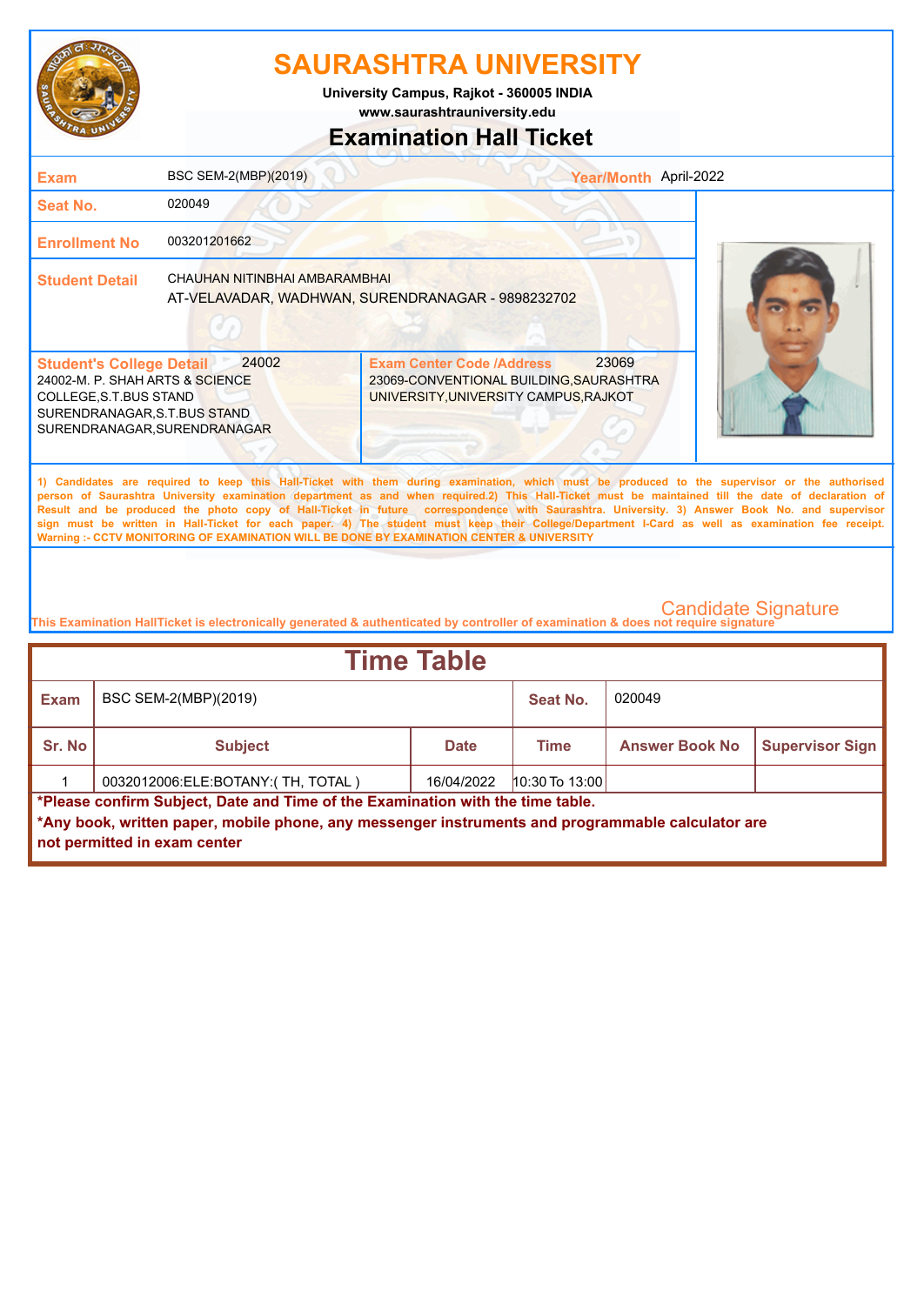

**www.saurashtrauniversity.edu University Campus, Rajkot - 360005 INDIA**

## **Examination Hall Ticket**

| <b>Exam</b>                                                                                                                                                                                                                                                                                                                                                                                                                                                                                                                                                                                                                                                                                         | BSC SEM-2(MBP)(2019)                                                                          | Year/Month April-2022                                                                                                         |  |  |  |
|-----------------------------------------------------------------------------------------------------------------------------------------------------------------------------------------------------------------------------------------------------------------------------------------------------------------------------------------------------------------------------------------------------------------------------------------------------------------------------------------------------------------------------------------------------------------------------------------------------------------------------------------------------------------------------------------------------|-----------------------------------------------------------------------------------------------|-------------------------------------------------------------------------------------------------------------------------------|--|--|--|
| <b>Seat No.</b>                                                                                                                                                                                                                                                                                                                                                                                                                                                                                                                                                                                                                                                                                     | 020050                                                                                        |                                                                                                                               |  |  |  |
| <b>Enrollment No</b>                                                                                                                                                                                                                                                                                                                                                                                                                                                                                                                                                                                                                                                                                | 003201201823                                                                                  |                                                                                                                               |  |  |  |
| <b>Student Detail</b>                                                                                                                                                                                                                                                                                                                                                                                                                                                                                                                                                                                                                                                                               | RATHOD PRUTHVIRAJSINH DANSANGBHAI<br>BHADIYAD WADHWAN, WADHWAN, SURENDRANAGAR -<br>9265427171 |                                                                                                                               |  |  |  |
| <b>Student's College Detail</b><br>24002-M. P. SHAH ARTS & SCIENCE<br>COLLEGE, S.T.BUS STAND<br>SURENDRANAGAR, S.T.BUS STAND<br>SURENDRANAGAR, SURENDRANAGAR                                                                                                                                                                                                                                                                                                                                                                                                                                                                                                                                        | 24002                                                                                         | 23069<br><b>Exam Center Code /Address</b><br>23069-CONVENTIONAL BUILDING, SAURASHTRA<br>UNIVERSITY, UNIVERSITY CAMPUS, RAJKOT |  |  |  |
| 1) Candidates are required to keep this Hall-Ticket with them during examination, which must be produced to the supervisor or the authorised<br>person of Saurashtra University examination department as and when required.2) This Hall-Ticket must be maintained till the date of declaration of<br>Result and be produced the photo copy of Hall-Ticket in future correspondence with Saurashtra. University. 3) Answer Book No. and supervisor<br>sign must be written in Hall-Ticket for each paper. 4) The student must keep their College/Department I-Card as well as examination fee receipt.<br>Warning :- CCTV MONITORING OF EXAMINATION WILL BE DONE BY EXAMINATION CENTER & UNIVERSITY |                                                                                               |                                                                                                                               |  |  |  |
|                                                                                                                                                                                                                                                                                                                                                                                                                                                                                                                                                                                                                                                                                                     |                                                                                               |                                                                                                                               |  |  |  |

| <b>Time Table</b> |                                                                                                                                                                                                                     |             |                  |                       |                        |  |
|-------------------|---------------------------------------------------------------------------------------------------------------------------------------------------------------------------------------------------------------------|-------------|------------------|-----------------------|------------------------|--|
| <b>Exam</b>       | BSC SEM-2(MBP)(2019)                                                                                                                                                                                                |             | Seat No.         | 020050                |                        |  |
| Sr. No            | <b>Subject</b>                                                                                                                                                                                                      | <b>Date</b> | <b>Time</b>      | <b>Answer Book No</b> | <b>Supervisor Sign</b> |  |
|                   | 0032012006:ELE:BOTANY:(INT, TH,<br>TOTAL)                                                                                                                                                                           | 16/04/2022  | $10:30$ To 13:00 |                       |                        |  |
|                   | *Please confirm Subject, Date and Time of the Examination with the time table.<br>*Any book, written paper, mobile phone, any messenger instruments and programmable calculator are<br>not permitted in exam center |             |                  |                       |                        |  |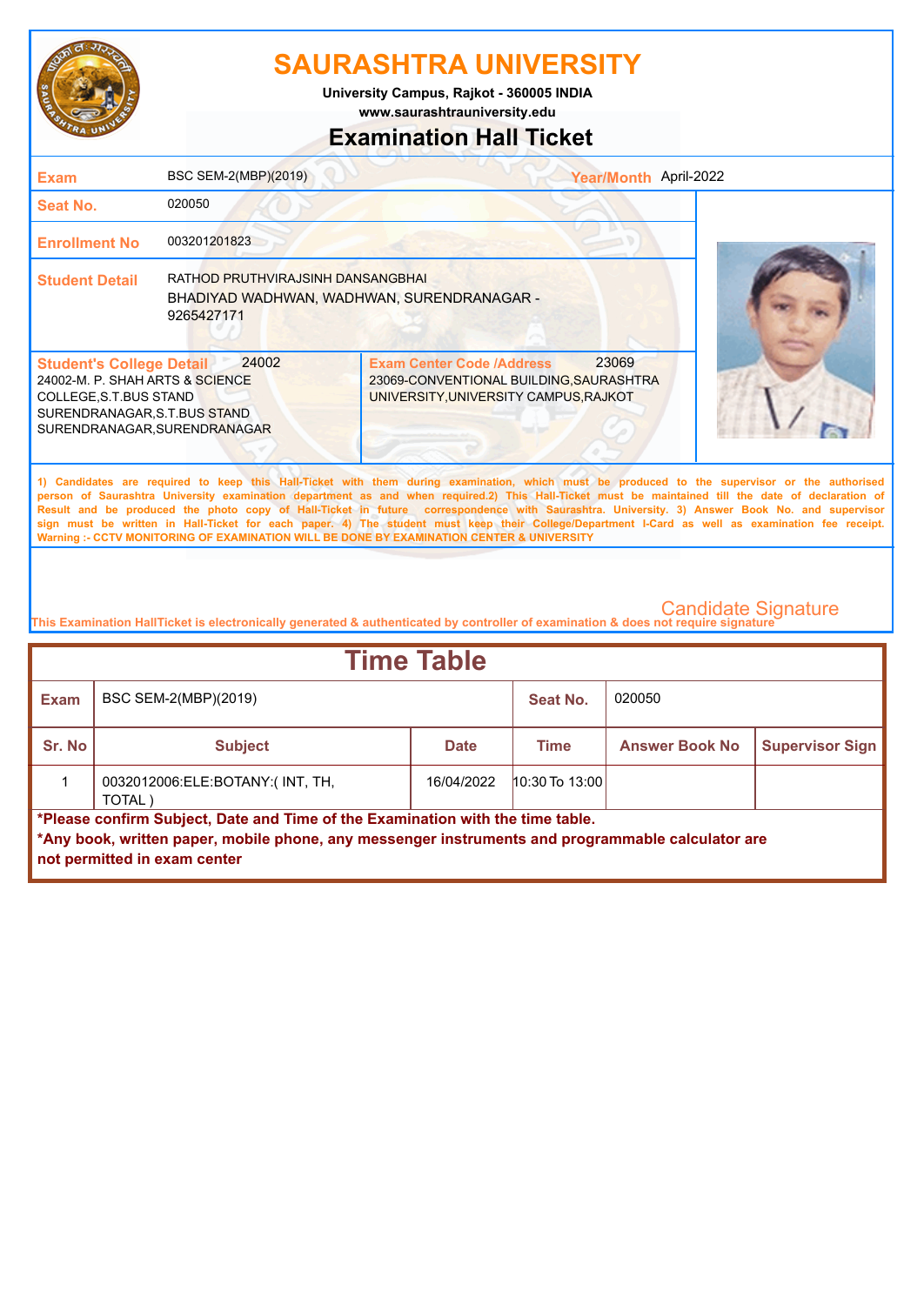

**www.saurashtrauniversity.edu University Campus, Rajkot - 360005 INDIA**

## **Examination Hall Ticket**

| <b>Exam</b>                                                                                                                                                   | BSC SEM-2(MBP)(2019)          | Year/Month April-2022                                                                                                                                                                                                                                                                                                                                                                                                                                                                                                                                                                                                                                                                               |                       |
|---------------------------------------------------------------------------------------------------------------------------------------------------------------|-------------------------------|-----------------------------------------------------------------------------------------------------------------------------------------------------------------------------------------------------------------------------------------------------------------------------------------------------------------------------------------------------------------------------------------------------------------------------------------------------------------------------------------------------------------------------------------------------------------------------------------------------------------------------------------------------------------------------------------------------|-----------------------|
| <b>Seat No.</b>                                                                                                                                               | 020051                        |                                                                                                                                                                                                                                                                                                                                                                                                                                                                                                                                                                                                                                                                                                     |                       |
| <b>Enrollment No</b>                                                                                                                                          | 003201201671                  |                                                                                                                                                                                                                                                                                                                                                                                                                                                                                                                                                                                                                                                                                                     |                       |
| <b>Student Detail</b>                                                                                                                                         | CHIHAI A SACHIN SHAIL ESHBHAI | GUJARVADI, DHRANGADHRA, SURENDRANAGAR - 9979338368                                                                                                                                                                                                                                                                                                                                                                                                                                                                                                                                                                                                                                                  |                       |
| <b>Student's College Detail</b><br>24002-M. P. SHAH ARTS & SCIENCE<br>COLLEGE, S.T. BUS STAND<br>SURENDRANAGAR, S.T.BUS STAND<br>SURENDRANAGAR, SURENDRANAGAR | 24002                         | 23069<br><b>Exam Center Code /Address</b><br>23069-CONVENTIONAL BUILDING, SAURASHTRA<br>UNIVERSITY, UNIVERSITY CAMPUS, RAJKOT                                                                                                                                                                                                                                                                                                                                                                                                                                                                                                                                                                       | $\epsilon$ $\epsilon$ |
|                                                                                                                                                               |                               | 1) Candidates are required to keep this Hall-Ticket with them during examination, which must be produced to the supervisor or the authorised<br>person of Saurashtra University examination department as and when required.2) This Hall-Ticket must be maintained till the date of declaration of<br>Result and be produced the photo copy of Hall-Ticket in future correspondence with Saurashtra. University. 3) Answer Book No. and supervisor<br>sign must be written in Hall-Ticket for each paper. 4) The student must keep their College/Department I-Card as well as examination fee receipt.<br>Warning :- CCTV MONITORING OF EXAMINATION WILL BE DONE BY EXAMINATION CENTER & UNIVERSITY |                       |
|                                                                                                                                                               |                               |                                                                                                                                                                                                                                                                                                                                                                                                                                                                                                                                                                                                                                                                                                     |                       |

| <b>Time Table</b>                                                                                                                                                                   |                                            |             |                  |                       |                        |  |
|-------------------------------------------------------------------------------------------------------------------------------------------------------------------------------------|--------------------------------------------|-------------|------------------|-----------------------|------------------------|--|
| <b>Exam</b>                                                                                                                                                                         | 020051<br>BSC SEM-2(MBP)(2019)<br>Seat No. |             |                  |                       |                        |  |
| Sr. No                                                                                                                                                                              | <b>Subject</b>                             | <b>Date</b> | Time             | <b>Answer Book No</b> | <b>Supervisor Sign</b> |  |
|                                                                                                                                                                                     | 0032012006:ELE:BOTANY:(TH, TOTAL)          | 16/04/2022  | $10:30$ To 13:00 |                       |                        |  |
| *Please confirm Subject, Date and Time of the Examination with the time table.<br>*Any book, written paper, mobile phone, any messenger instruments and programmable calculator are |                                            |             |                  |                       |                        |  |
| not permitted in exam center                                                                                                                                                        |                                            |             |                  |                       |                        |  |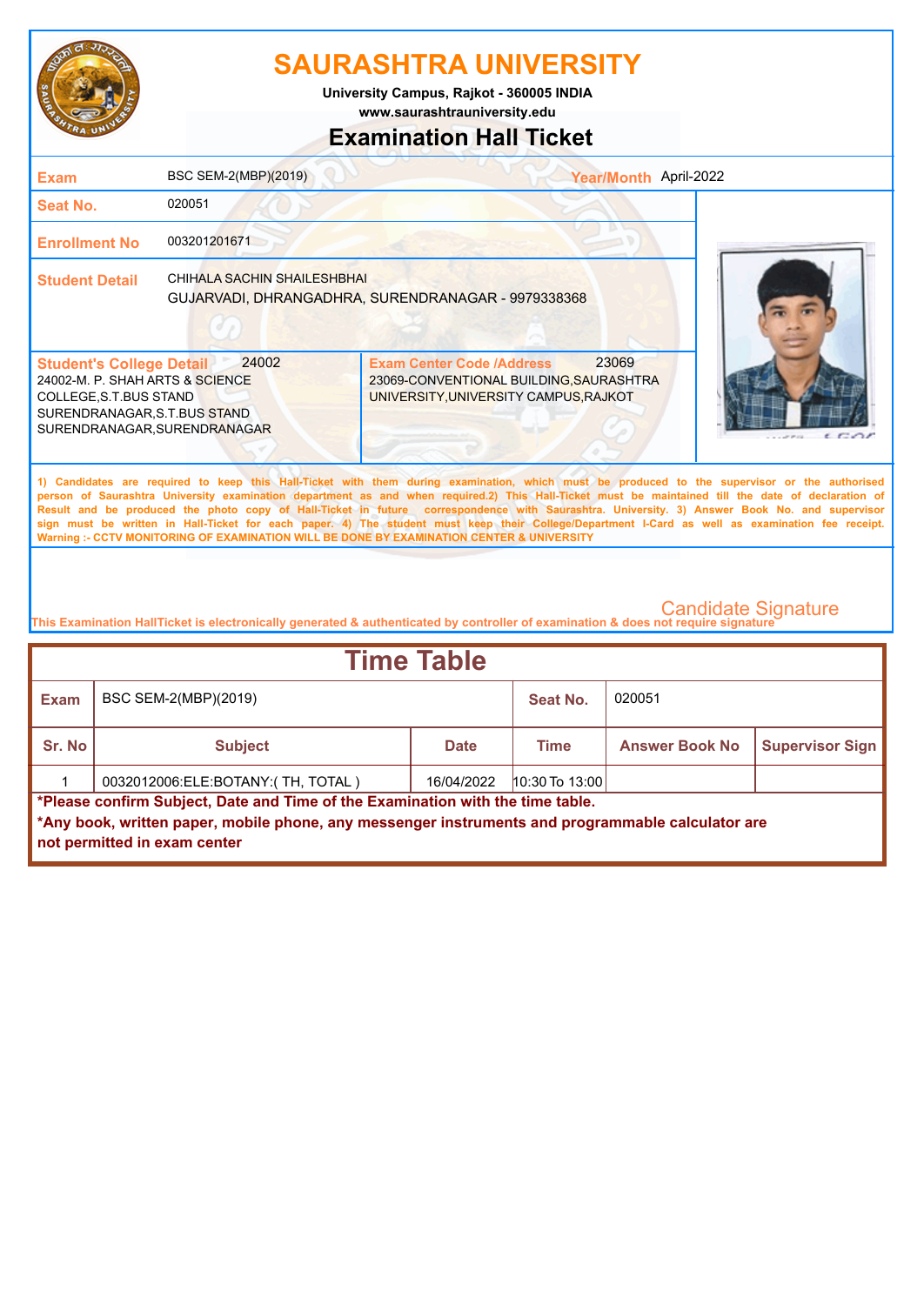

**www.saurashtrauniversity.edu University Campus, Rajkot - 360005 INDIA**

## **Examination Hall Ticket**

| <b>Exam</b>                                                                                                                                                  | BSC SEM-2(MBP)(2019)                | Year/Month April-2022                                                                                                                                                                                                                                                                                                                                                                                                                                                                                                                                                                                                                                                                               |  |
|--------------------------------------------------------------------------------------------------------------------------------------------------------------|-------------------------------------|-----------------------------------------------------------------------------------------------------------------------------------------------------------------------------------------------------------------------------------------------------------------------------------------------------------------------------------------------------------------------------------------------------------------------------------------------------------------------------------------------------------------------------------------------------------------------------------------------------------------------------------------------------------------------------------------------------|--|
| <b>Seat No.</b>                                                                                                                                              | 020052                              |                                                                                                                                                                                                                                                                                                                                                                                                                                                                                                                                                                                                                                                                                                     |  |
| <b>Enrollment No</b>                                                                                                                                         | 003201191363                        |                                                                                                                                                                                                                                                                                                                                                                                                                                                                                                                                                                                                                                                                                                     |  |
| <b>Student Detail</b>                                                                                                                                        | <b>JOGARAJIYA AMITBHAI HEMUBHAI</b> | CHOKADI TA CHUDA, CHUDA, SURENDRANAGAR - 7227954438                                                                                                                                                                                                                                                                                                                                                                                                                                                                                                                                                                                                                                                 |  |
| <b>Student's College Detail</b><br>24002-M. P. SHAH ARTS & SCIENCE<br>COLLEGE, S.T.BUS STAND<br>SURENDRANAGAR, S.T.BUS STAND<br>SURENDRANAGAR, SURENDRANAGAR | 24002                               | 23069<br><b>Exam Center Code /Address</b><br>23069-CONVENTIONAL BUILDING, SAURASHTRA<br>UNIVERSITY, UNIVERSITY CAMPUS, RAJKOT                                                                                                                                                                                                                                                                                                                                                                                                                                                                                                                                                                       |  |
|                                                                                                                                                              |                                     | 1) Candidates are required to keep this Hall-Ticket with them during examination, which must be produced to the supervisor or the authorised<br>person of Saurashtra University examination department as and when required.2) This Hall-Ticket must be maintained till the date of declaration of<br>Result and be produced the photo copy of Hall-Ticket in future correspondence with Saurashtra. University. 3) Answer Book No. and supervisor<br>sign must be written in Hall-Ticket for each paper. 4) The student must keep their College/Department I-Card as well as examination fee receipt.<br>Warning :- CCTV MONITORING OF EXAMINATION WILL BE DONE BY EXAMINATION CENTER & UNIVERSITY |  |
|                                                                                                                                                              |                                     |                                                                                                                                                                                                                                                                                                                                                                                                                                                                                                                                                                                                                                                                                                     |  |

| <b>Time Table</b>                                                                                                                                                                                                   |                                                                |            |                    |        |  |  |
|---------------------------------------------------------------------------------------------------------------------------------------------------------------------------------------------------------------------|----------------------------------------------------------------|------------|--------------------|--------|--|--|
| <b>Exam</b>                                                                                                                                                                                                         | BSC SEM-2(MBP)(2019)                                           |            | Seat No.           | 020052 |  |  |
| Sr. No                                                                                                                                                                                                              | <b>Answer Book No</b><br><b>Subject</b><br>Time<br><b>Date</b> |            |                    |        |  |  |
|                                                                                                                                                                                                                     | 0032012004:ELE:CHEMISTRY THEORY:(<br>TH, TOTAL)                | 13/04/2022 | $10:30$ To $13:00$ |        |  |  |
| *Please confirm Subject, Date and Time of the Examination with the time table.<br>*Any book, written paper, mobile phone, any messenger instruments and programmable calculator are<br>not permitted in exam center |                                                                |            |                    |        |  |  |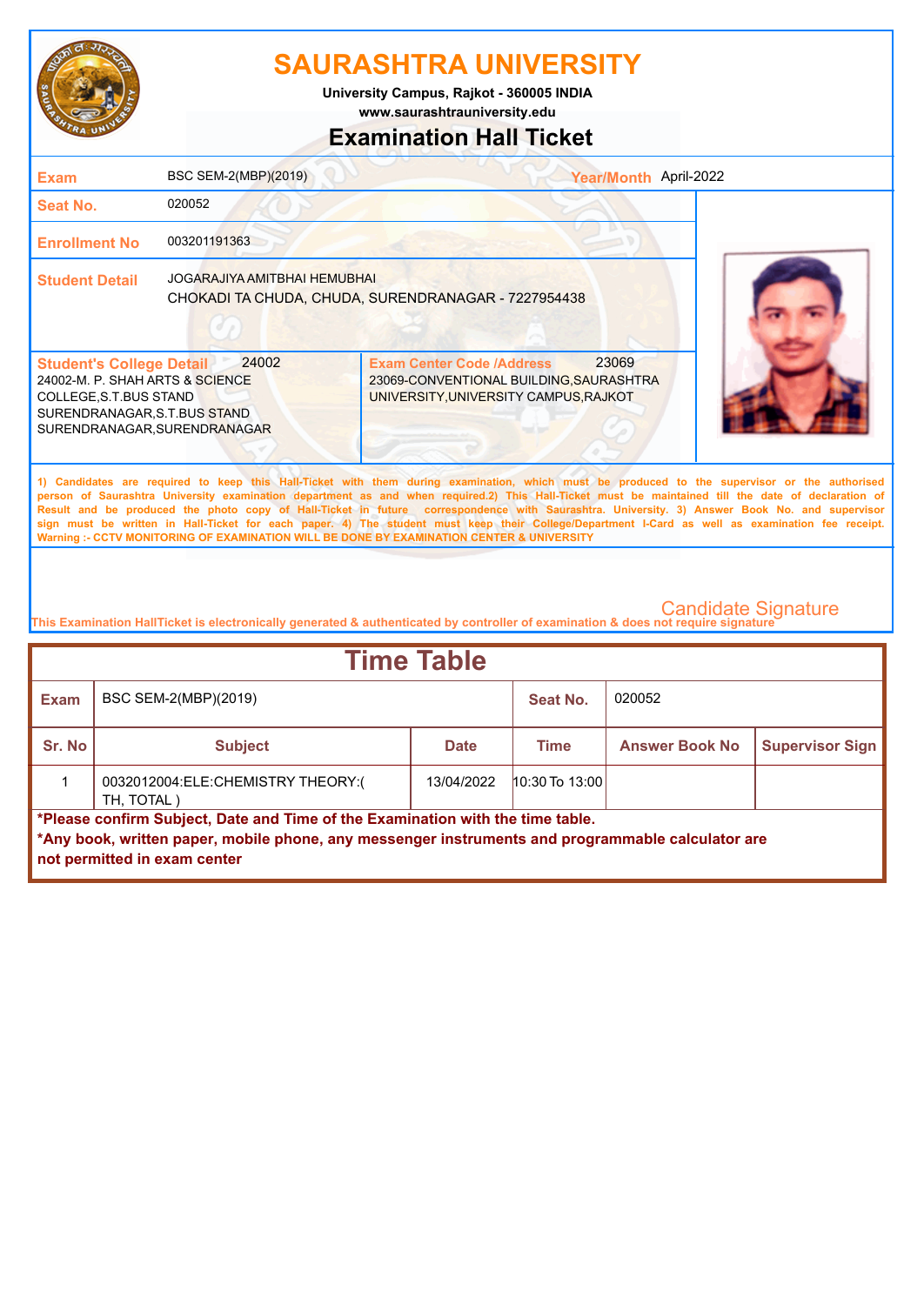

**www.saurashtrauniversity.edu University Campus, Rajkot - 360005 INDIA**

## **Examination Hall Ticket**

| <b>Exam</b>                                                                                                                                                  | BSC SEM-2(MBP)(2019)                         |                                                                                                                                                                                                                                                                                                                                                                                                                                                                                                                                                                                                                                                                                                     | Year/Month April-2022 |
|--------------------------------------------------------------------------------------------------------------------------------------------------------------|----------------------------------------------|-----------------------------------------------------------------------------------------------------------------------------------------------------------------------------------------------------------------------------------------------------------------------------------------------------------------------------------------------------------------------------------------------------------------------------------------------------------------------------------------------------------------------------------------------------------------------------------------------------------------------------------------------------------------------------------------------------|-----------------------|
| <b>Seat No.</b>                                                                                                                                              | 020053                                       |                                                                                                                                                                                                                                                                                                                                                                                                                                                                                                                                                                                                                                                                                                     |                       |
| <b>Enrollment No</b>                                                                                                                                         | 003201191482                                 |                                                                                                                                                                                                                                                                                                                                                                                                                                                                                                                                                                                                                                                                                                     |                       |
| <b>Student Detail</b>                                                                                                                                        | RATHOD RAVIRAJSINH MAHIPATSINH<br>6352213966 | NEAR BUS STAND, PANSHINA, LIMBADI, SURENDRANAGAR -                                                                                                                                                                                                                                                                                                                                                                                                                                                                                                                                                                                                                                                  |                       |
| <b>Student's College Detail</b><br>24002-M. P. SHAH ARTS & SCIENCE<br>COLLEGE, S.T.BUS STAND<br>SURENDRANAGAR, S.T.BUS STAND<br>SURENDRANAGAR, SURENDRANAGAR | 24002                                        | 23069<br><b>Exam Center Code /Address</b><br>23069-CONVENTIONAL BUILDING, SAURASHTRA<br>UNIVERSITY, UNIVERSITY CAMPUS, RAJKOT                                                                                                                                                                                                                                                                                                                                                                                                                                                                                                                                                                       |                       |
|                                                                                                                                                              |                                              | 1) Candidates are required to keep this Hall-Ticket with them during examination, which must be produced to the supervisor or the authorised<br>person of Saurashtra University examination department as and when required.2) This Hall-Ticket must be maintained till the date of declaration of<br>Result and be produced the photo copy of Hall-Ticket in future correspondence with Saurashtra. University. 3) Answer Book No. and supervisor<br>sign must be written in Hall-Ticket for each paper. 4) The student must keep their College/Department I-Card as well as examination fee receipt.<br>Warning :- CCTV MONITORING OF EXAMINATION WILL BE DONE BY EXAMINATION CENTER & UNIVERSITY |                       |

| <b>Time Table</b>                                                                                                                                                                                                   |                                                 |            |                       |                        |  |  |
|---------------------------------------------------------------------------------------------------------------------------------------------------------------------------------------------------------------------|-------------------------------------------------|------------|-----------------------|------------------------|--|--|
| <b>Exam</b>                                                                                                                                                                                                         | BSC SEM-2(MBP)(2019)                            |            | Seat No.              | 020053                 |  |  |
| Sr. No                                                                                                                                                                                                              | <b>Subject</b>                                  | Time       | <b>Answer Book No</b> | <b>Supervisor Sign</b> |  |  |
|                                                                                                                                                                                                                     | 0032012004:ELE:CHEMISTRY THEORY:(<br>TH, TOTAL) | 13/04/2022 | $10:30$ To $13:00$    |                        |  |  |
| *Please confirm Subject, Date and Time of the Examination with the time table.<br>*Any book, written paper, mobile phone, any messenger instruments and programmable calculator are<br>not permitted in exam center |                                                 |            |                       |                        |  |  |